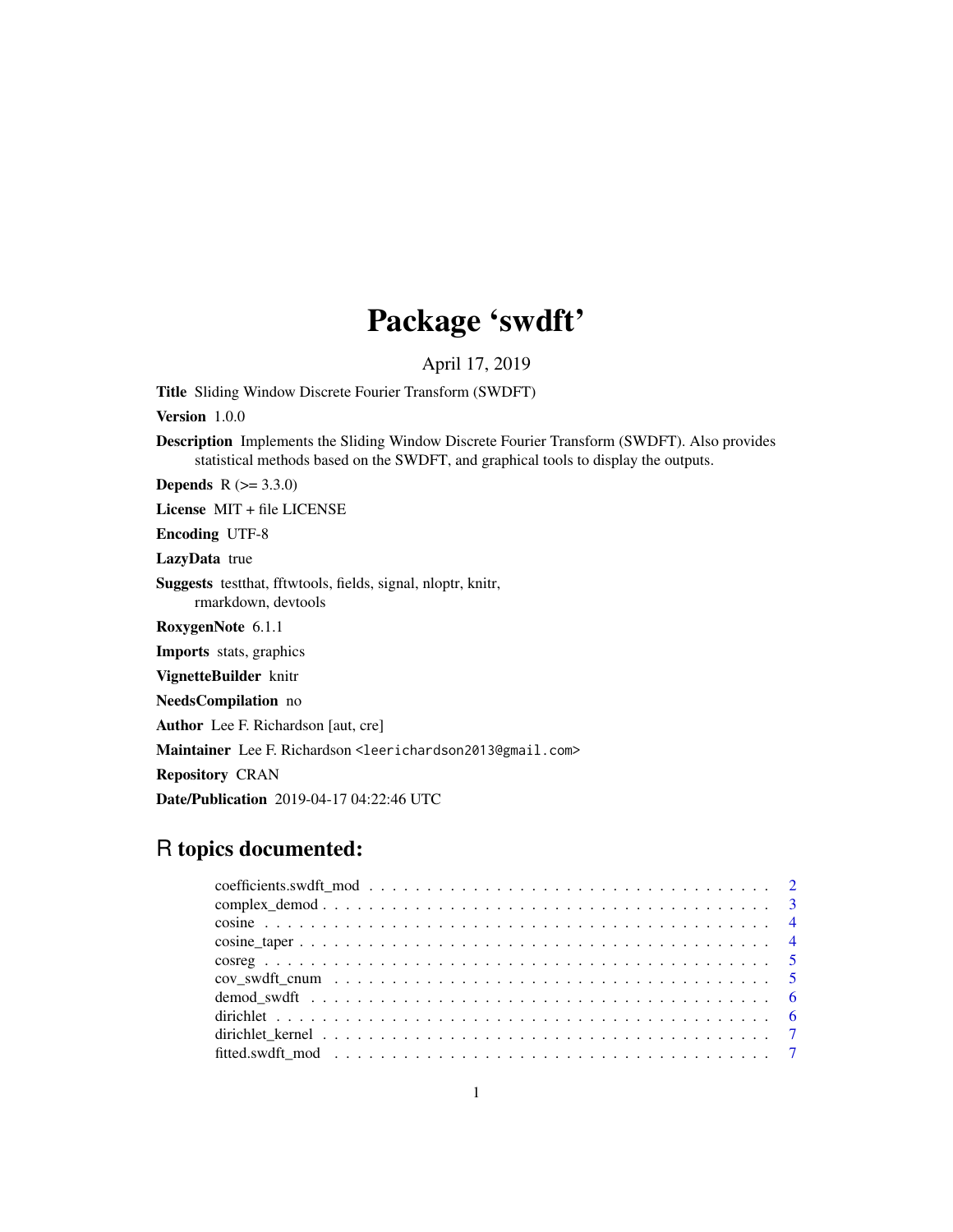<span id="page-1-0"></span>

|                                                                                                                                | 8  |
|--------------------------------------------------------------------------------------------------------------------------------|----|
|                                                                                                                                | 8  |
|                                                                                                                                | 9  |
|                                                                                                                                | 9  |
|                                                                                                                                | 10 |
|                                                                                                                                | 10 |
|                                                                                                                                | 11 |
|                                                                                                                                | 11 |
|                                                                                                                                | 12 |
| $local \text{ } \text{cosreg} \dots \dots \dots \dots \dots \dots \dots \dots \dots \dots \dots \dots \dots \dots \dots \dots$ | 12 |
|                                                                                                                                | 13 |
|                                                                                                                                | 13 |
|                                                                                                                                | 14 |
|                                                                                                                                | 15 |
|                                                                                                                                | 15 |
|                                                                                                                                | 16 |
|                                                                                                                                | 17 |
|                                                                                                                                | 17 |
|                                                                                                                                | 18 |
|                                                                                                                                | 19 |
|                                                                                                                                | 20 |
|                                                                                                                                | 21 |
|                                                                                                                                | 22 |
|                                                                                                                                | 22 |
| sine                                                                                                                           | 23 |
|                                                                                                                                | 23 |
|                                                                                                                                | 24 |
| swdft                                                                                                                          | 24 |
|                                                                                                                                | 25 |
|                                                                                                                                | 26 |
|                                                                                                                                | 26 |
|                                                                                                                                | 27 |
|                                                                                                                                | 27 |
|                                                                                                                                | 28 |
|                                                                                                                                | 28 |
|                                                                                                                                | 29 |
| $unwrap-phase \dots \dots \dots \dots \dots \dots \dots \dots \dots \dots \dots \dots \dots \dots \dots \dots$                 | 29 |
|                                                                                                                                |    |
|                                                                                                                                | 30 |

# **Index**

coefficients.swdft\_mod

Coefficients method for swdft\_cosreg objects

# Description

Coefficients method for swdft\_cosreg objects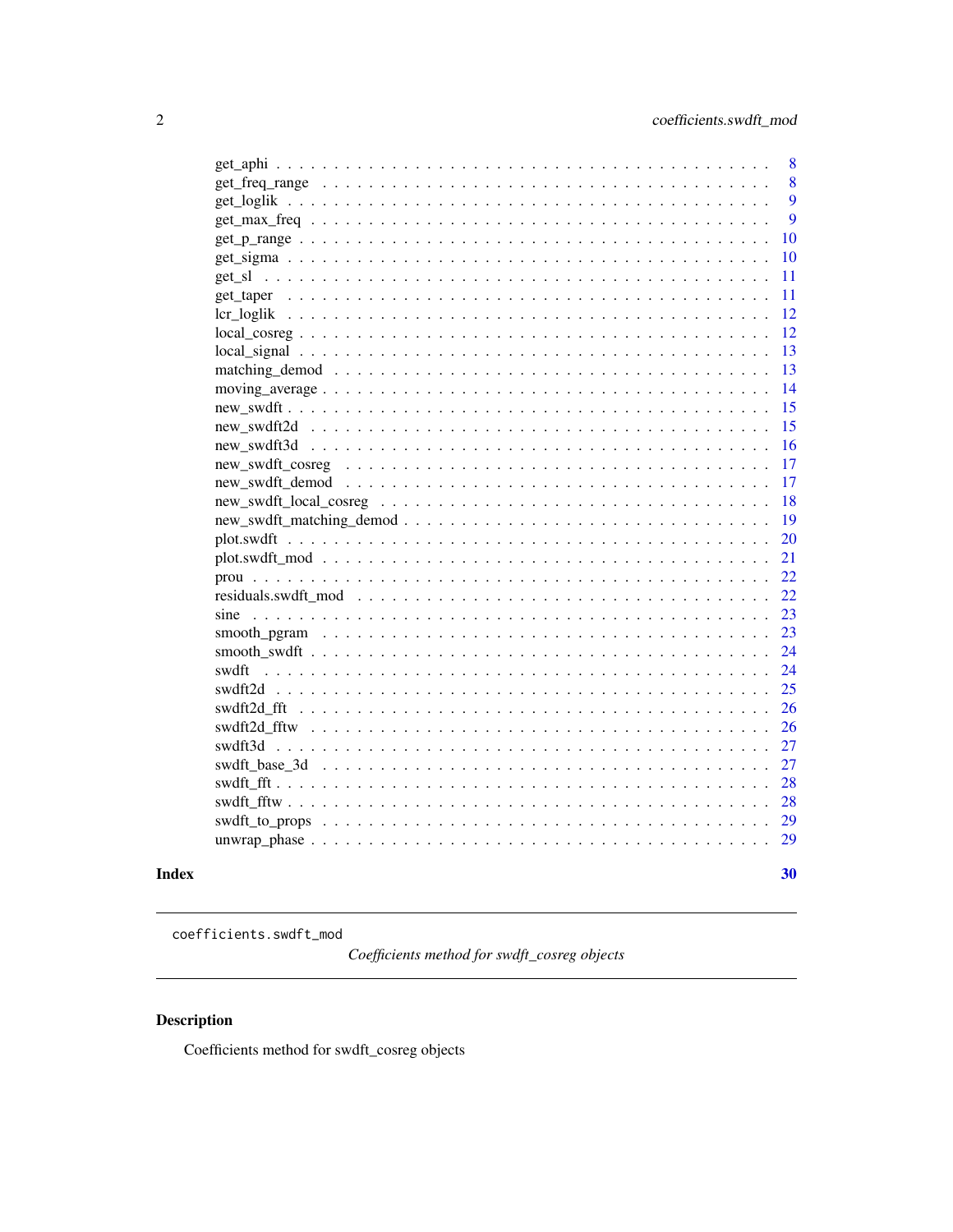#### <span id="page-2-0"></span>complex\_demod 3

#### Usage

```
## S3 method for class 'swdft_mod'
coefficients(object, ...)
```
#### Arguments

| object   | A swdft_cosreg object                        |
|----------|----------------------------------------------|
| $\cdots$ | optional arguments to match generic function |

complex\_demod *Complex Demodulation*

#### Description

Complex Demodulation

### Usage

```
complex_demod(x, f\emptyset, smooth = "butterworth", order = 5,
  passfreq = 0.1, match_swdft = FALSE, window_size = NULL)
```
#### Arguments

| $\mathsf{x}$ | numeric vector                                                                                                                            |
|--------------|-------------------------------------------------------------------------------------------------------------------------------------------|
| f0           | numeric scalar. Frequency to demodulate                                                                                                   |
| smooth       | character. Type of smoothing to use, accepts either 'ma', 'double_ma', or 'but-<br>terworth' (the default)                                |
| order        | moving average parameter if 'smooth' argument equals 'ma' or 'double_ma'.<br>Defaults to 5                                                |
| passfreg     | numeric scalar. Pass frequency used in butterworth low-pass filter. Defaults to<br>.1 which corresponds to a pass frequency of $2 * f0$ . |
| match_swdft  | logical. Only used to demonstrate equivalence w/ SWDFT when a moving av-<br>erage filter is used. Otherwise, never used.                  |
| window_size  | defaults to NULL, only used when match_swdft=TRUE, so can ignore.                                                                         |

#### Value

An S3 'swdft\_demod' object. See ?new\_swdft\_matching\_demod for details.

#### References

Chapter 7 of 'Fourier Analysis of Time-Series' by Peter Bloomfield and this blog post: https://dankelley.github.io/r/2014/02/1 for the idea of using a butterworth filter.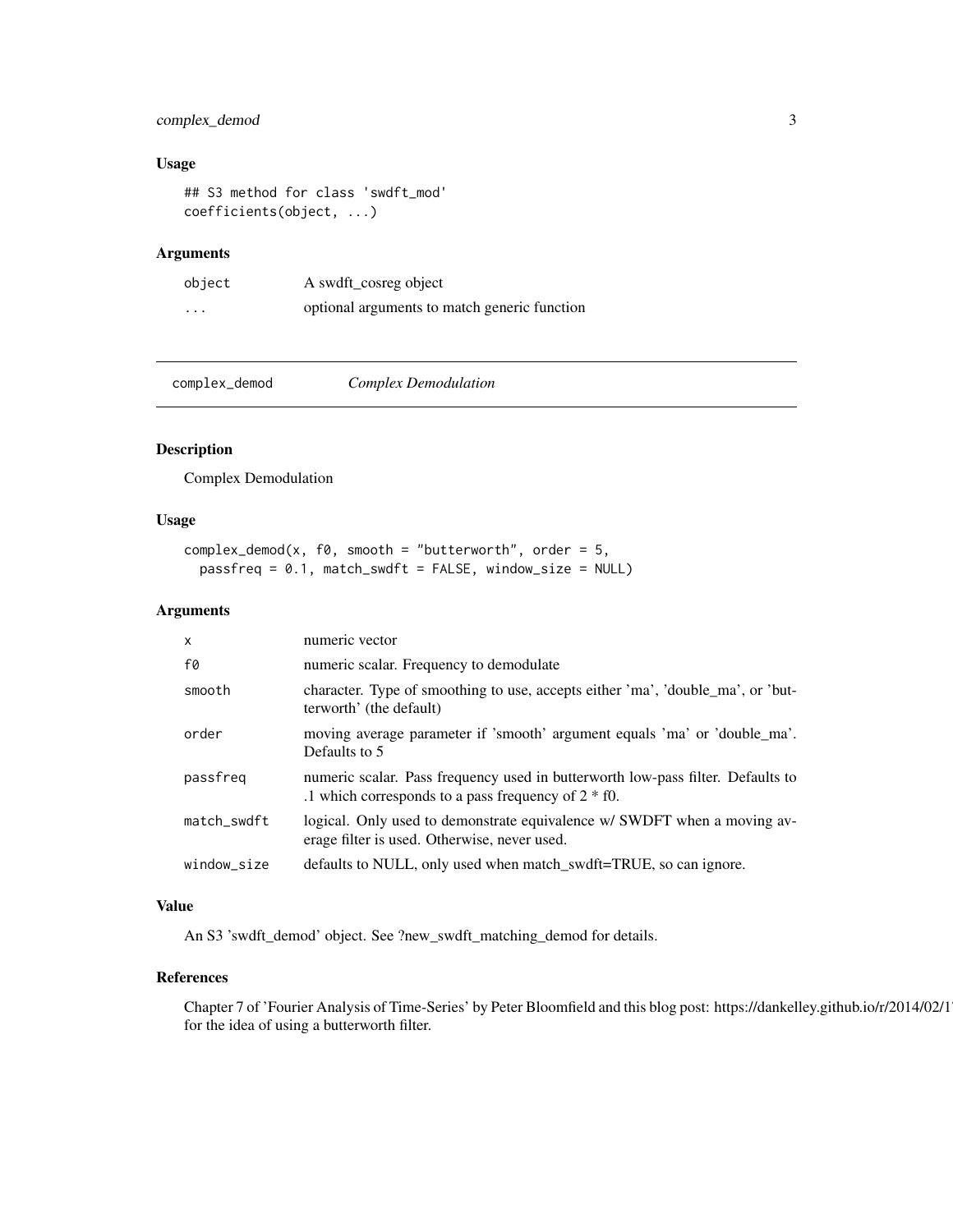<span id="page-3-0"></span>

Cosine signal with adjustable parameters

#### Usage

 $cosine(N, A = 1, Fr = 1, phase = 0)$ 

#### Arguments

| N     | signal length                                    |
|-------|--------------------------------------------------|
| A     | Amplitude                                        |
| Fr    | Frequency: Number of cycles in a length N period |
| phase | phase                                            |

# Value

numeric vector with cosine function of x

# Description

Cosine bell data taper

#### Usage

 $cosine\_taper(n, p = 0.1)$ 

# Arguments

| n | length of time-series to taper |
|---|--------------------------------|
| Ŋ | proportion of ends to taper    |

# Value

length n cosine bell taper w/ proportion p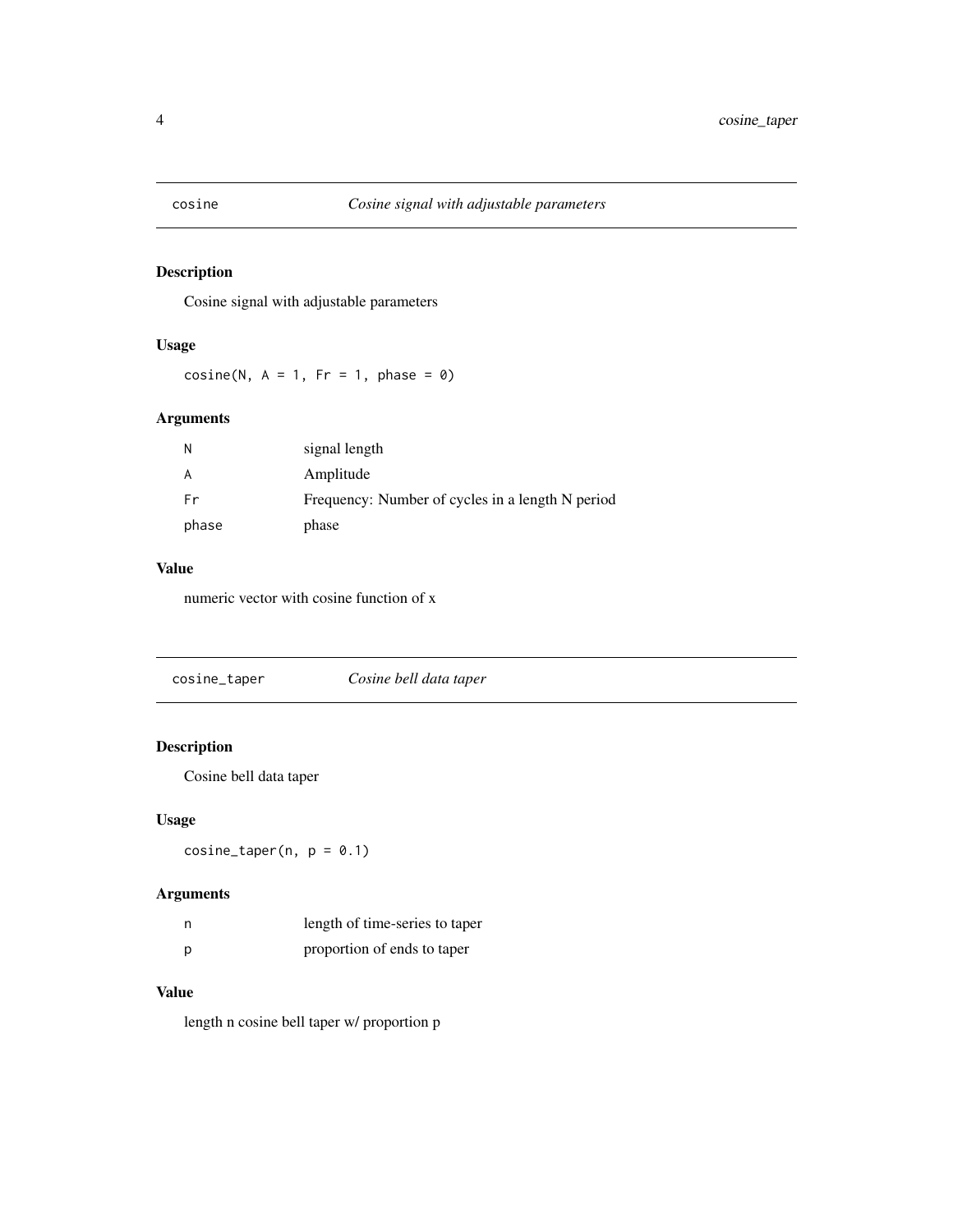<span id="page-4-0"></span>

Cosine regression

# Usage

cosreg(x, f)

#### Arguments

| $\boldsymbol{\mathsf{x}}$ | numeric. Signal.                                 |
|---------------------------|--------------------------------------------------|
|                           | numeric. scalar or vector of frequencies to fit. |

#### Value

S3 object of class 'swdft\_cosreg'. See ?new\_swdft\_cosreg for details.

cov\_swdft\_cnum *Covariance between two complex-numbered outputs*

#### Description

Covariance between two complex-numbered outputs

### Usage

```
cov_swdft_cnum(k, l, delta, n, sigma)
```
# Arguments

|       | frequency of first coefficient              |
|-------|---------------------------------------------|
|       | frequency of second coefficient             |
| delta | window position shift of second coefficient |
|       | window size                                 |
| sigma | white noise standard error                  |

# Value

complex-valued number of the covariance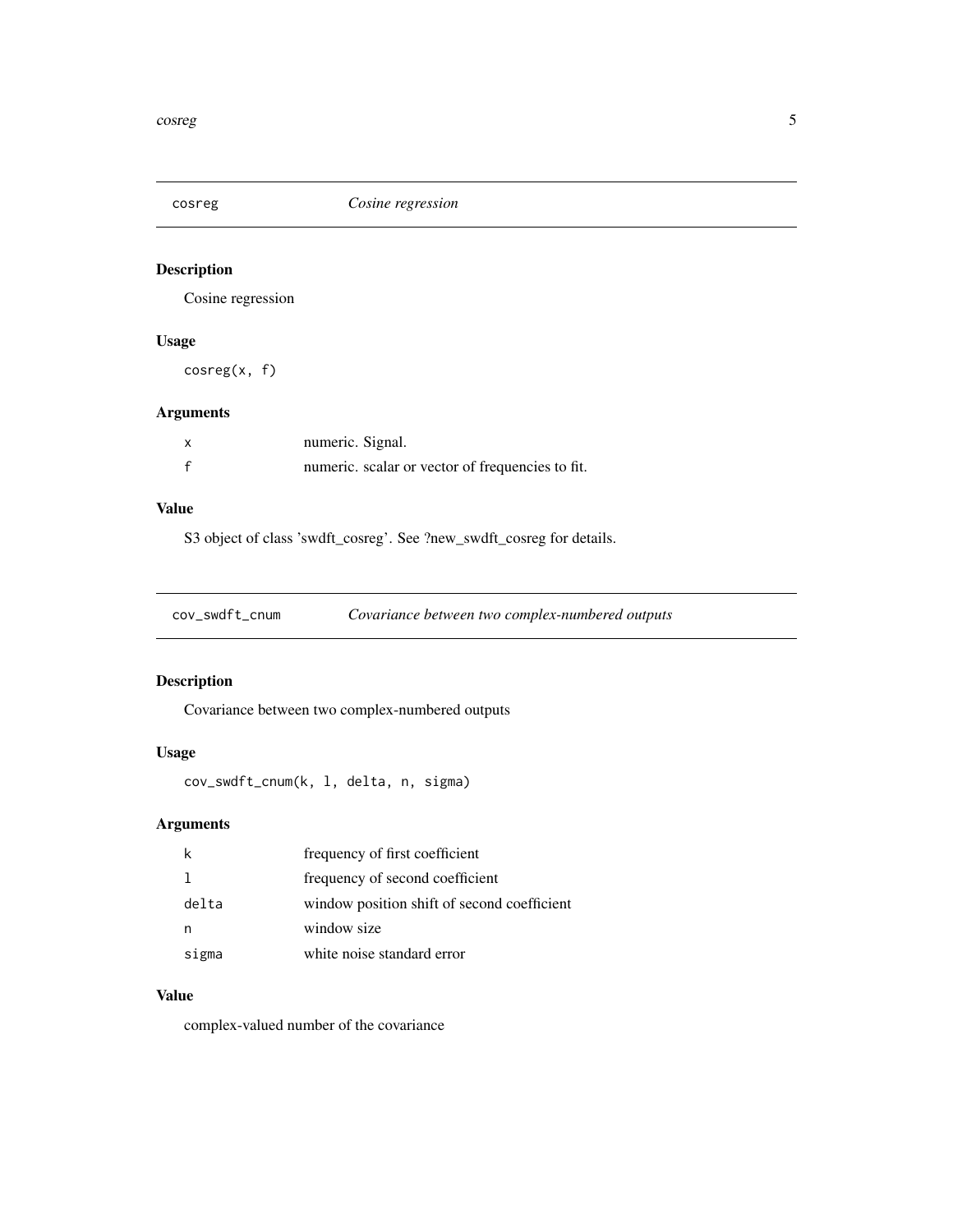<span id="page-5-0"></span>

Demodulate a Fourier Frequency with the SWDFT

# Usage

demod\_swdft(a, k)

### Arguments

| swdft                   |
|-------------------------|
| frequency to demodulate |

| dirichlet | Dirichlet Kernel (Weight) for arbitrary summation indices |
|-----------|-----------------------------------------------------------|
|-----------|-----------------------------------------------------------|

# Description

Dirichlet Kernel (Weight) for arbitrary summation indices

#### Usage

dirichlet(x, phase =  $0$ , a =  $0$ , b = length(x) - 1)

# Arguments

| x     | numeric to evaluate      |
|-------|--------------------------|
| phase | defaults to 0            |
| a     | start of summation index |
|       | end of summation index   |

#### Value

sum of a complex exponential sum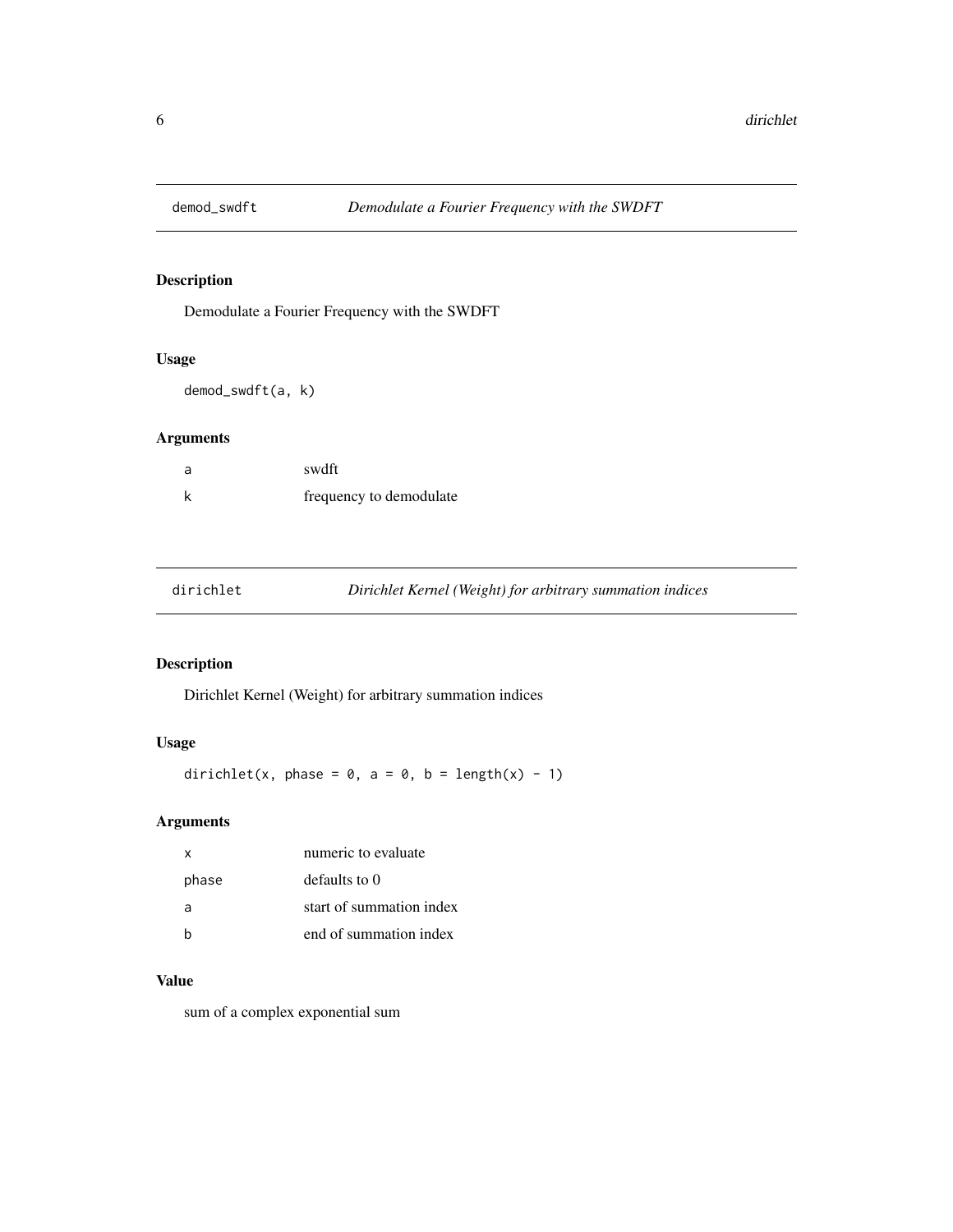<span id="page-6-0"></span>dirichlet\_kernel *Dirichlet Kernel*

#### Description

Dirichlet Kernel

# Usage

dirichlet\_kernel(x, n, dw = FALSE)

#### Arguments

| x  | variable evaluated by dirichlet kernel                  |
|----|---------------------------------------------------------|
| n  | size of Dirichlet kernel                                |
| dw | logical whether to add the Dirichlet Weight (DW) factor |

# Value

evaluation of the Dirichlet Kernel  $(D_n(x))$ 

fitted.swdft\_mod *Fitted values method for swdft\_cosreg objects*

# Description

Fitted values method for swdft\_cosreg objects

#### Usage

```
## S3 method for class 'swdft_mod'
fitted(object, ...)
```

| object  | A swdft_cosreg object                        |
|---------|----------------------------------------------|
| $\cdot$ | optional arguments to match generic function |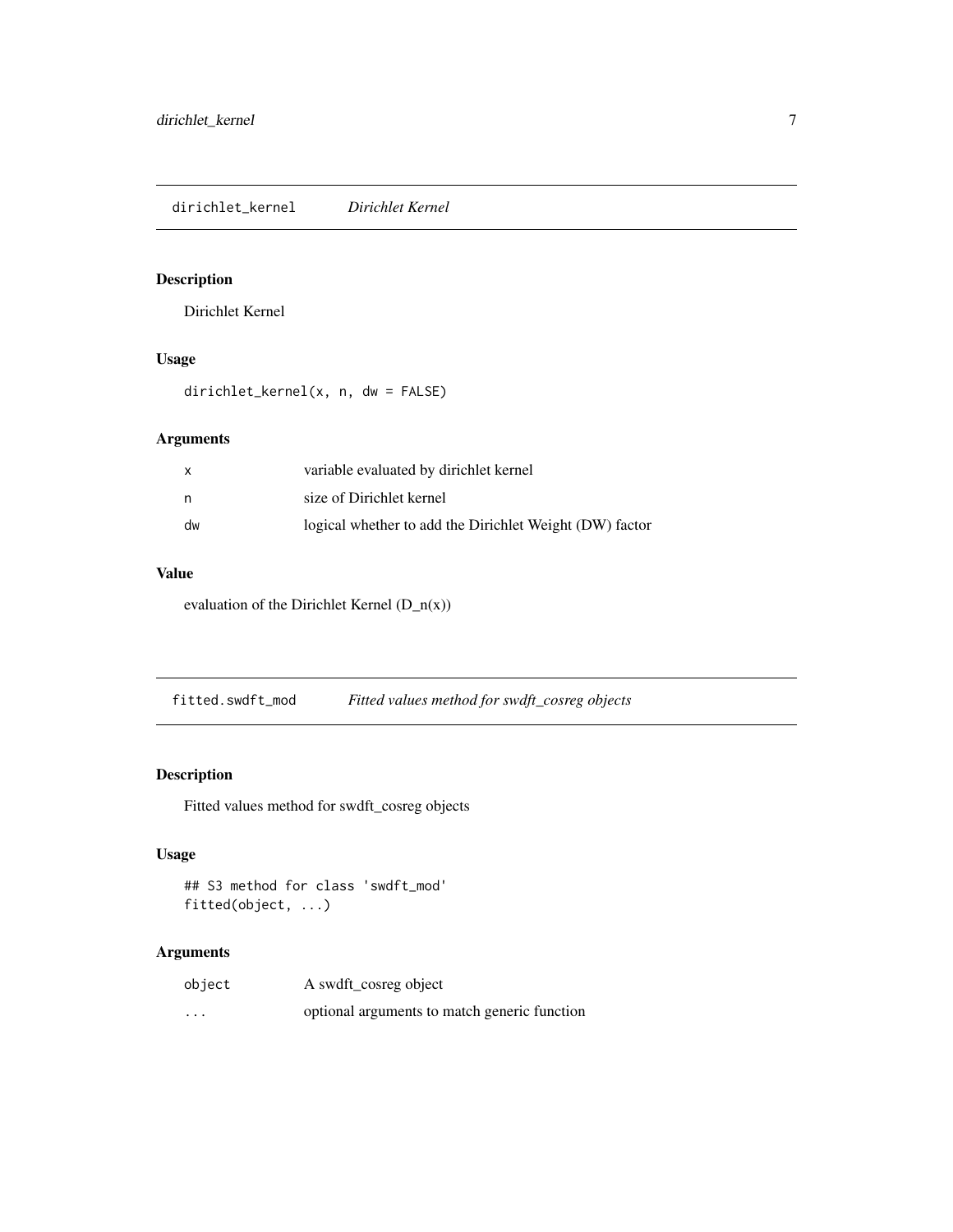<span id="page-7-0"></span>

Extract amplitude and phase

#### Usage

get\_aphi(x, S, L, f)

# Arguments

| x | signal          |
|---|-----------------|
| S | start parameter |
|   | length pe       |
|   | frequency       |

get\_freq\_range *Get range of frequencies to search*

# Description

Get range of frequencies to search

#### Usage

```
get_freq_range(a, kwidth)
```

| a      | 2D complex-valued array. The SWDFT to search |
|--------|----------------------------------------------|
| kwidth | integer, the width of frequencies to search  |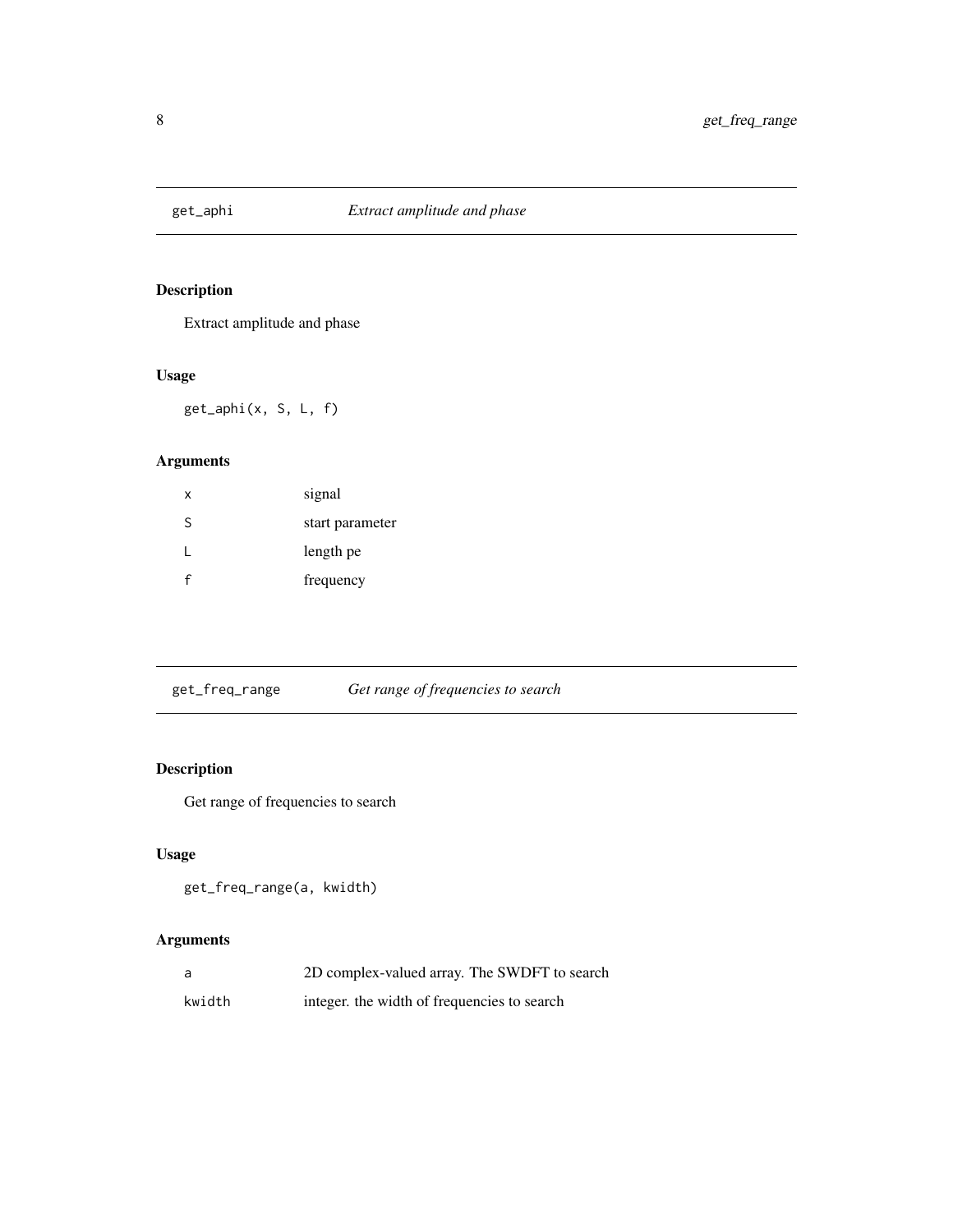<span id="page-8-0"></span>

Compute the log likelihood

#### Usage

get\_loglik(x, fitted, sigma, N)

# Arguments

| x      | signal                       |
|--------|------------------------------|
| fitted | fitted values                |
| sigma  | estimated standard deviation |
| N      | length of x                  |

get\_max\_freq *Get the maximum DFT coefficient*

# Description

Get the maximum DFT coefficient

## Usage

get\_max\_freq(x)

#### Arguments

x numeric vector

#### Value

numeric of largest frequency. Will be between 0 and .5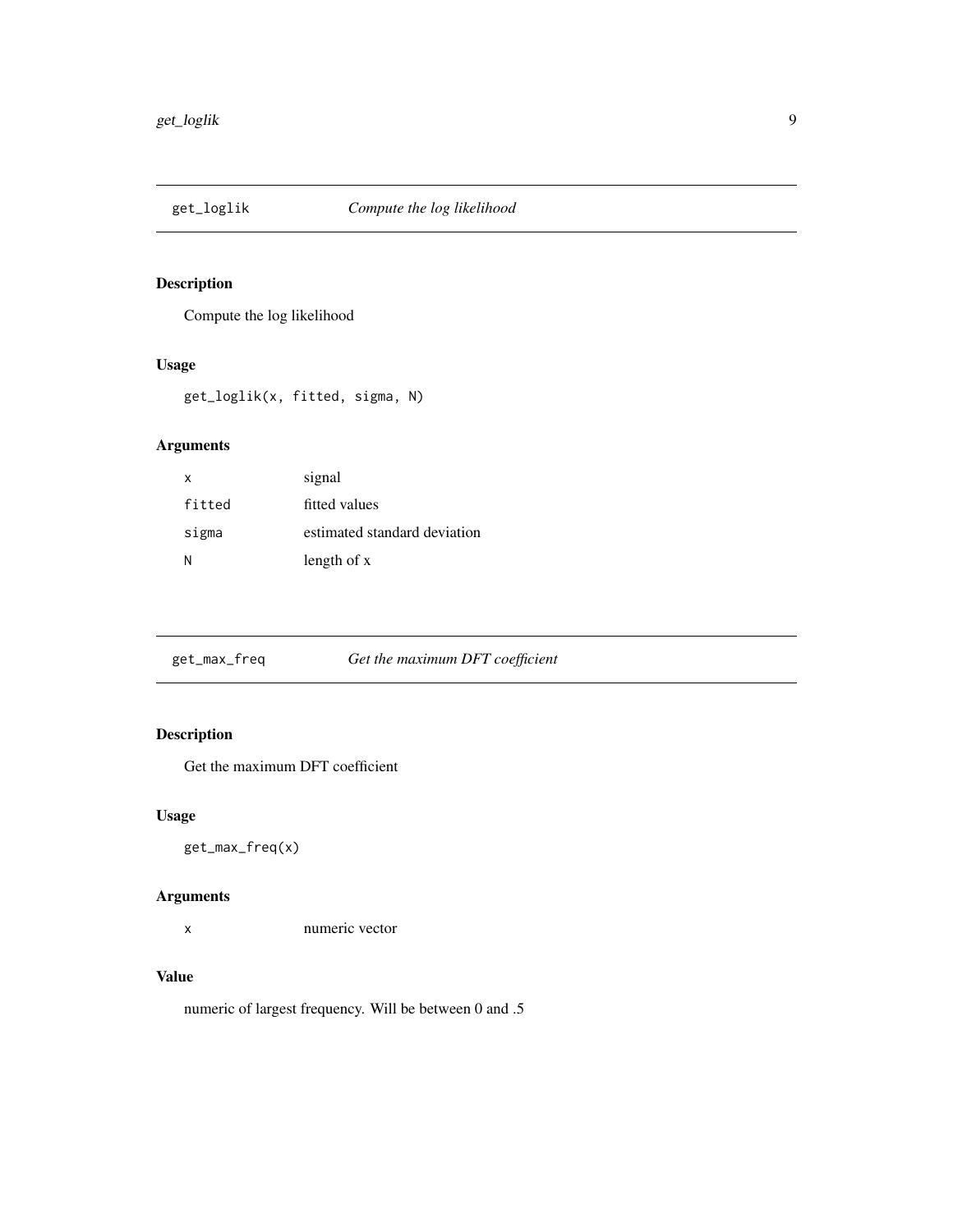<span id="page-9-0"></span>

Get range of P's to search

#### Usage

get\_p\_range(phat, n, N, pwidth, type = "around\_max")

# Arguments

| phat   | integer. Window position with largest SWDFT coefficient               |
|--------|-----------------------------------------------------------------------|
| n      | integer. window size                                                  |
| N      | integer. Signal length                                                |
| pwidth | integer, the range of window positions to search for each window size |
| type   | character, either 'around max' or 'fullp'.                            |
|        |                                                                       |

| get_sigma | Extract estimator of sigma |
|-----------|----------------------------|
|           |                            |

# Description

Extract estimator of sigma

#### Usage

get\_sigma(x, fitted, N)

| X      | signal        |
|--------|---------------|
| fitted | fitted values |
| N      | length of x   |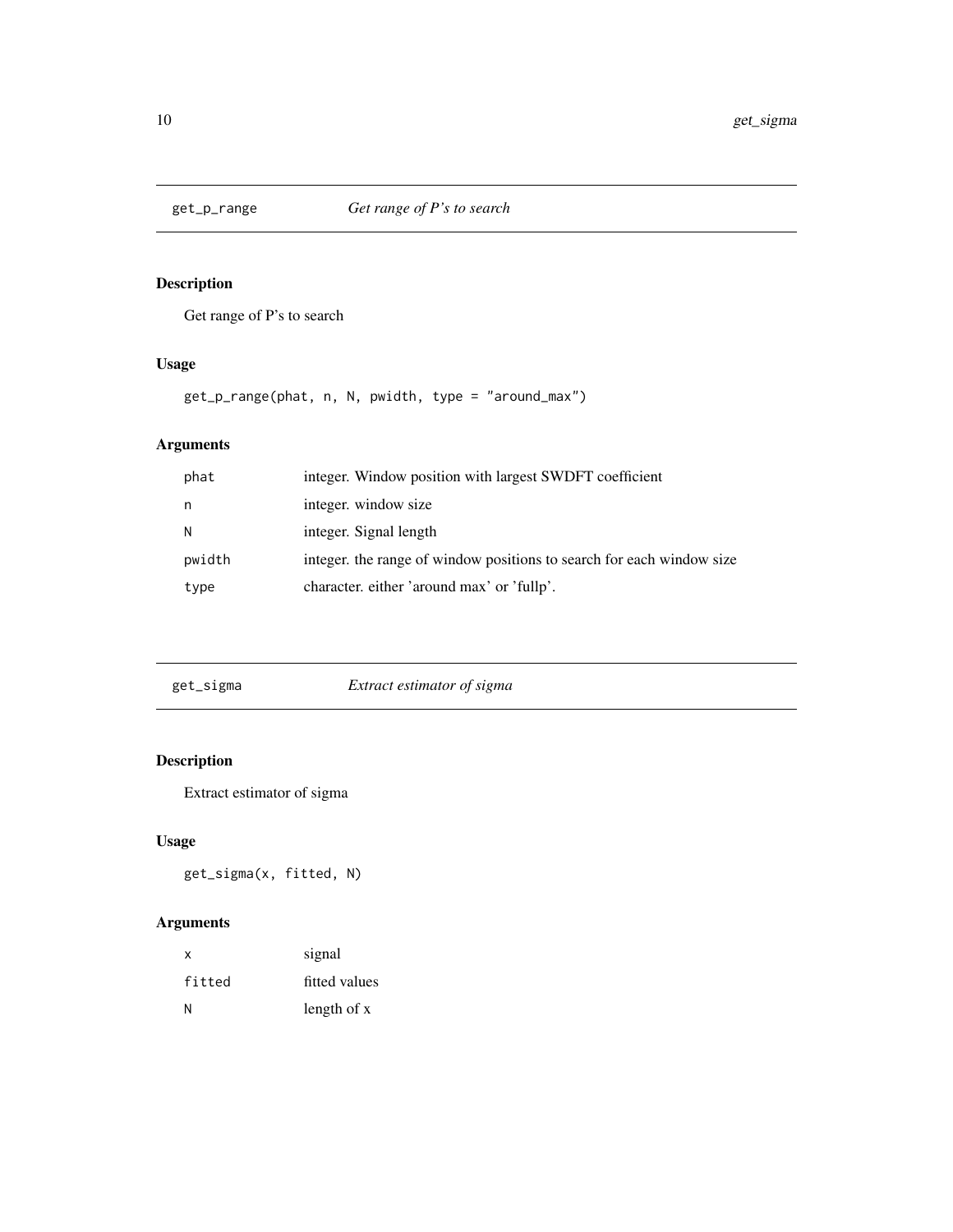<span id="page-10-0"></span>

Extract signal parameters

# Usage

get\_sl(n, p)

# Arguments

| n | window size     |
|---|-----------------|
| D | window position |

| get_taper |  |  |  |
|-----------|--|--|--|
|           |  |  |  |

# Create taper for the SWDFT

# Description

Create taper for the SWDFT

# Usage

get\_taper(n, taper, p)

# Arguments

| n.    | window size                                              |
|-------|----------------------------------------------------------|
| taper | taper type. Can be either 'none' (default) or 'cosine'   |
| p     | proportion to taper on each end, if cosine taper is used |

# Value

length n taper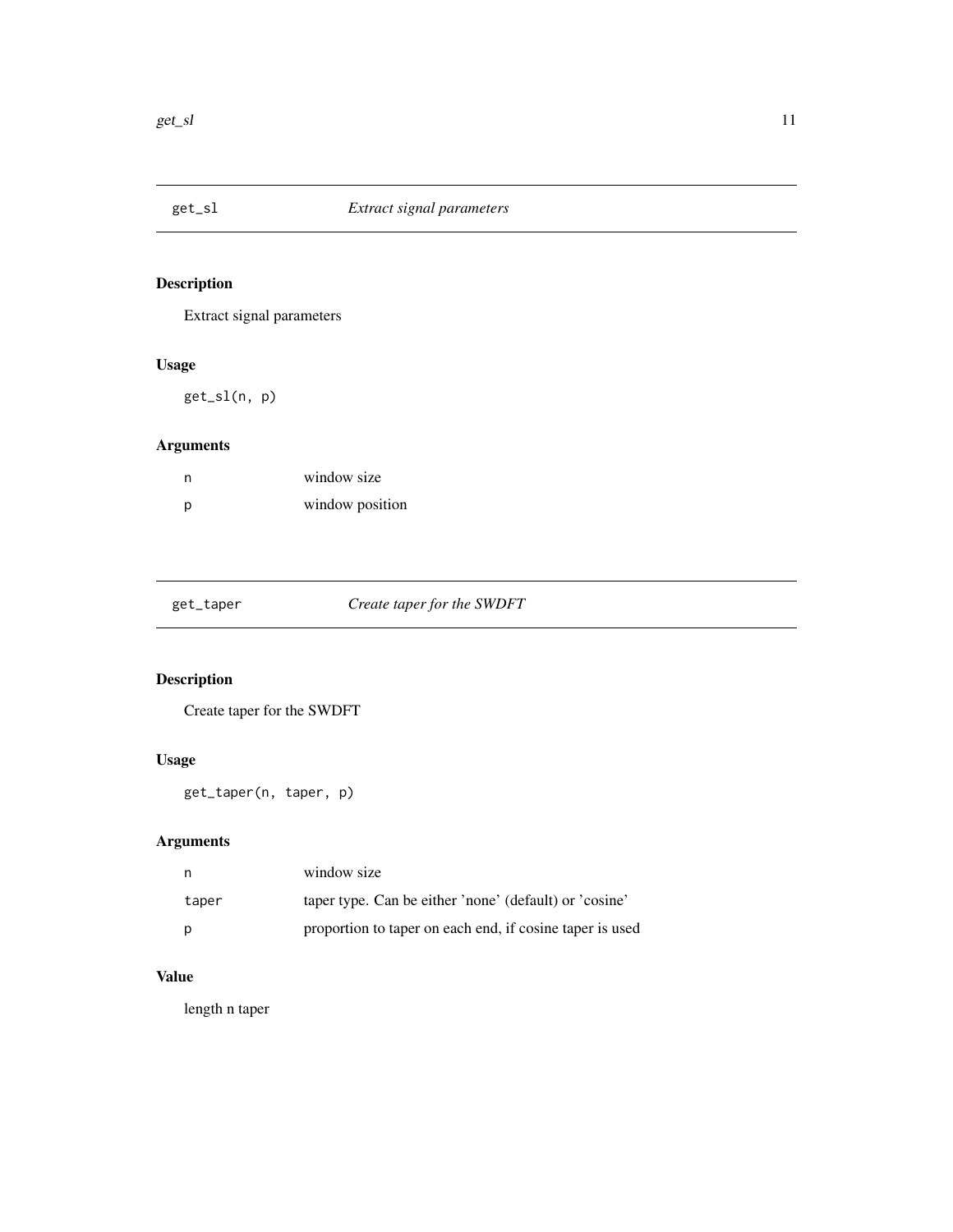<span id="page-11-0"></span>

Log Likelihood

#### Usage

lcr\_loglik(f, x, S, L, ftype = "full")

# Arguments

| $\mathsf{f}$ | frequency       |
|--------------|-----------------|
| $\mathsf{x}$ | signal          |
| S            | start parameter |
|              | length pe       |
| ftype        | what to return  |

local\_cosreg *Local cosine regression*

#### Description

Local cosine regression

# Usage

 $local\_cosreg(x, lmin = 6, pwidth = 5, kwidth = 1, verbose = FALSE)$ 

# Arguments

| $\mathsf{x}$ | numeric signal to apply local cosine regression on                    |
|--------------|-----------------------------------------------------------------------|
| lmin         | integer. minimum signal length (L parameter) to search                |
| pwidth       | integer, the range of window positions to search for each window size |
| kwidth       | integer, the width of frequencies to search                           |
| verbose      | logical. whether or not to print intermediate results                 |

# Value

S3 object of class 'swdft\_local\_cosreg'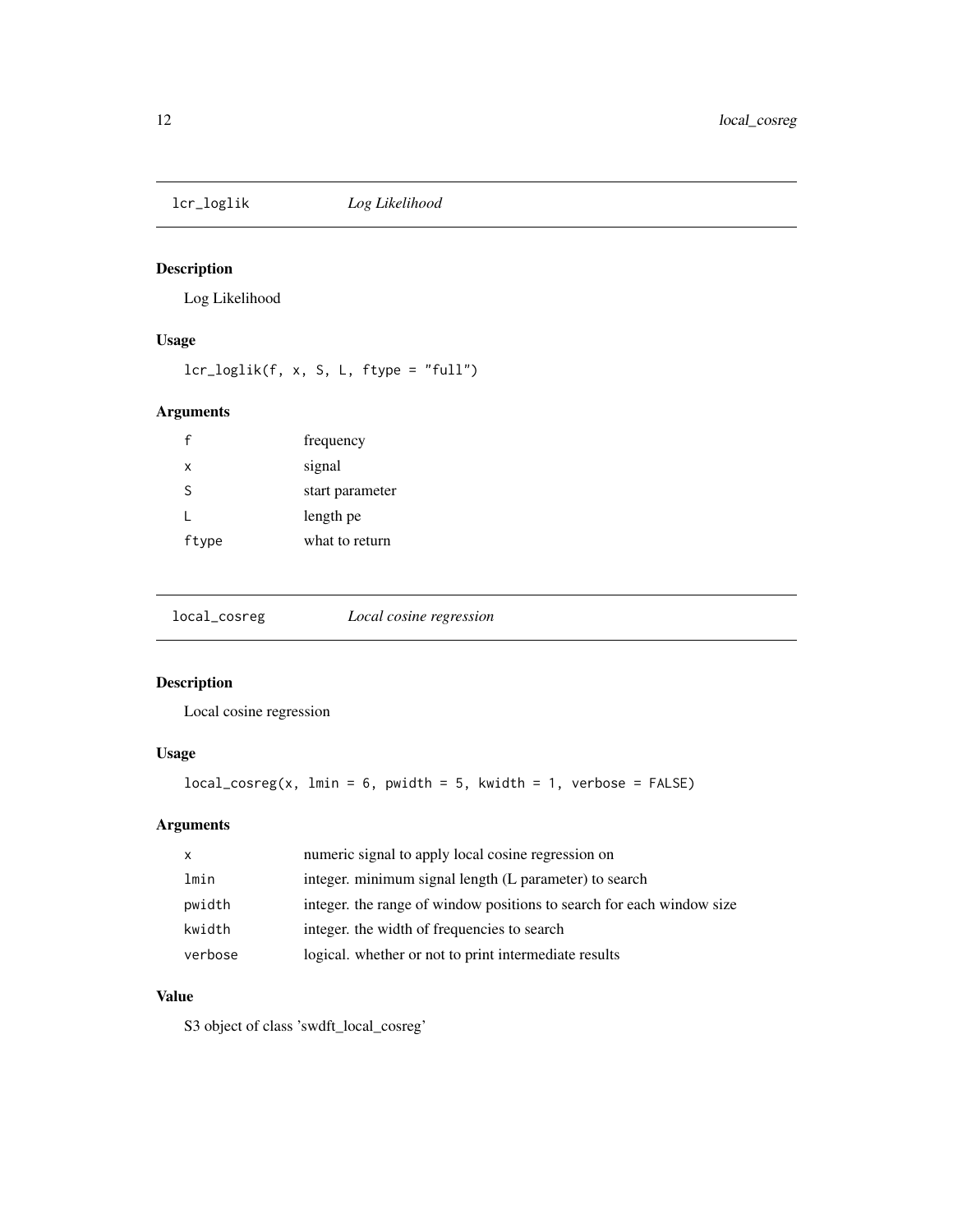<span id="page-12-0"></span>local\_signal *Local Periodic Signal*

# Description

Local Periodic Signal

# Usage

 $local\_signal(N, A = 1, Fr = 1, phase = 0, S = 0, L = N)$ 

# Arguments

| N     | signal length                                    |
|-------|--------------------------------------------------|
| A     | Amplitude                                        |
| Fr    | Frequency: Number of cycles in a length N period |
| phase | phase                                            |
| S     | start of local signal                            |
|       | length of local signal                           |

#### Value

length N local periodic signal

matching\_demod *Matching Demodulation*

#### Description

Matching Demodulation

#### Usage

```
matching_demod(x, n, thresh = 0.05, max_cycles = 5,
 smooth = "butterworth", order = 5, passfreq = 0.1, debug = FALSE)
```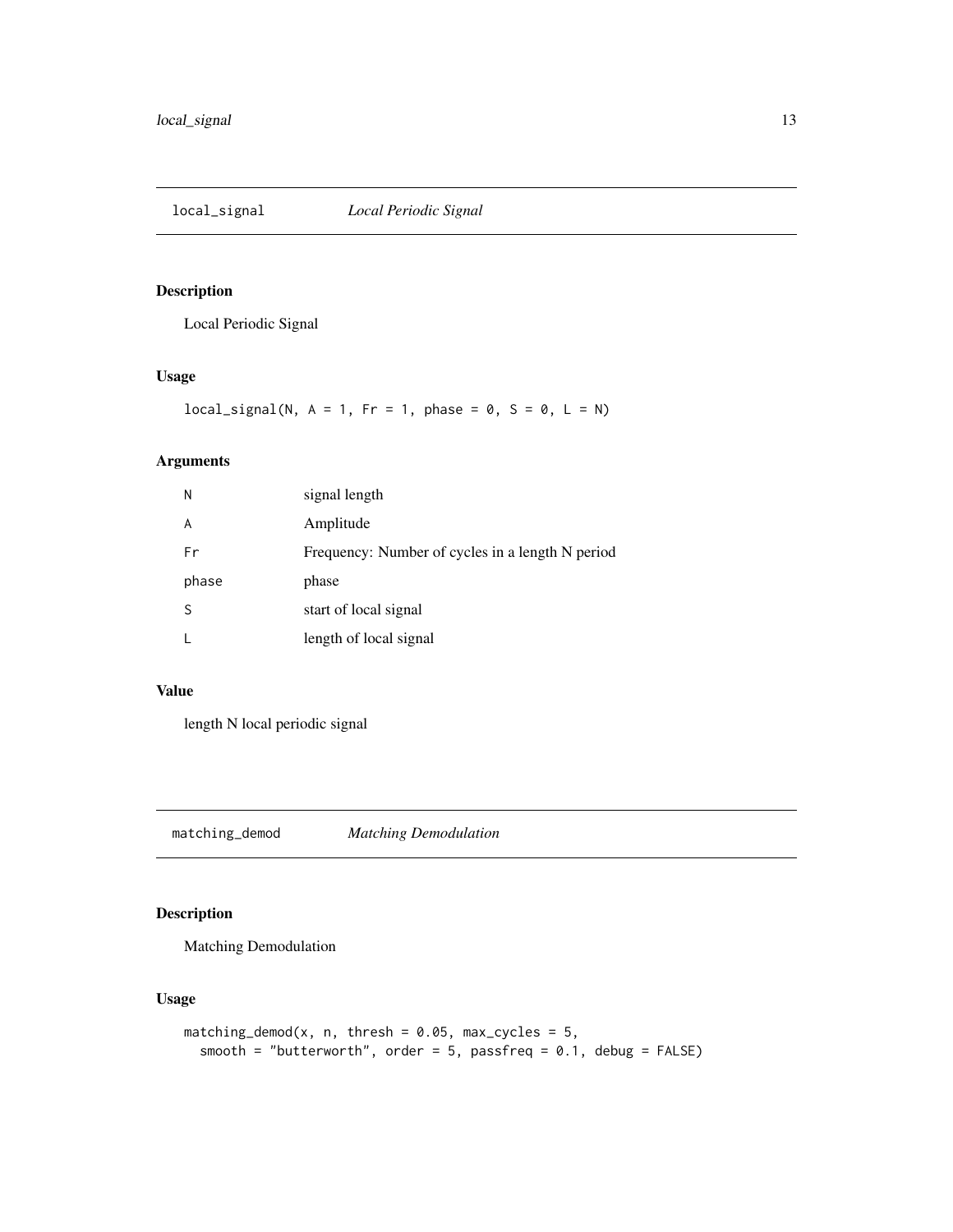| $\mathsf{x}$ | numeric. Signal to demodulate                                                                              |
|--------------|------------------------------------------------------------------------------------------------------------|
| n            | integer. Window size for SWDFT                                                                             |
| thresh       | numeric. Threshold to determine whether to continue demodulating                                           |
| max_cycles   | maximum number of demodulation cycles                                                                      |
| smooth       | character. Type of smoothing to use, accepts either 'ma', 'double_ma', or 'but-<br>terworth' (the default) |
| order        | moving average parameter if 'smooth' argument equals 'ma' or 'double_ma'.<br>Defaults to 5                 |
| passfreq     | numeric scalar. Pass frequency used in butterworth low-pass filter. defaults to .1                         |
| debug        | Logical. Whether to print out intermediate output.                                                         |

# Value

An S3 'swdft\_matching\_demod' object. See ?new\_swdft\_matching\_demod for details.

moving\_average *Simple high pass filter*

# Description

Simple high pass filter

# Usage

```
moving_average(x, order)
```

| x     | the vector or time-series |
|-------|---------------------------|
| order | the order of the filter   |

<span id="page-13-0"></span>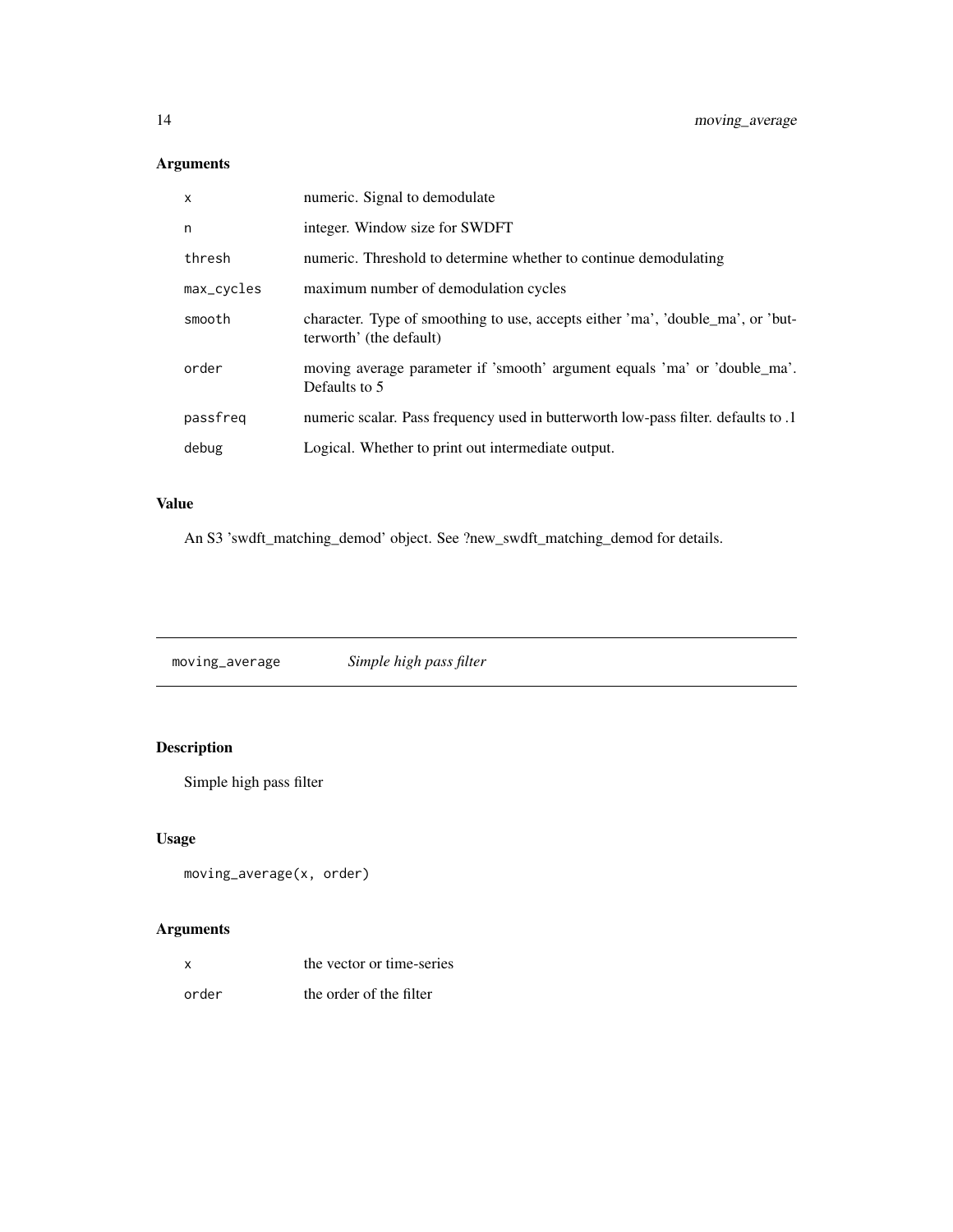<span id="page-14-0"></span>

Constructor function for class 'swdft'

#### Usage

new\_swdft(a, x, n, type, pad, taper\_type, taper, p, smooth, m, num\_convs)

# Arguments

| a          | 2D complex array of SWDFT coefficients. If there is smoothing, then this rep-<br>resents the smoothed squared modulus coefficients. |
|------------|-------------------------------------------------------------------------------------------------------------------------------------|
| X          | numeric input signal                                                                                                                |
| n          | window size                                                                                                                         |
| type       | $'$ fftw' or 'fft'                                                                                                                  |
| pad        | whether or not it was padded                                                                                                        |
| taper_type | type of taper                                                                                                                       |
| taper      | numeric values of the taper                                                                                                         |
| p          | of cosine taper (if used)                                                                                                           |
| smooth     | type of smoother                                                                                                                    |
| m          | width of kernel for smoothing (optional)                                                                                            |
| num_convs  | number of kernel convolutions (optional)                                                                                            |
|            |                                                                                                                                     |

#### Value

list w/ the same elements as the arguments, an S3 object of class 'swdft'

| new swdft2d | Constructor function for class 'swdft2d' |
|-------------|------------------------------------------|
|-------------|------------------------------------------|

# Description

Constructor function for class 'swdft2d'

# Usage

new\_swdft2d(a, x, n0, n1, type)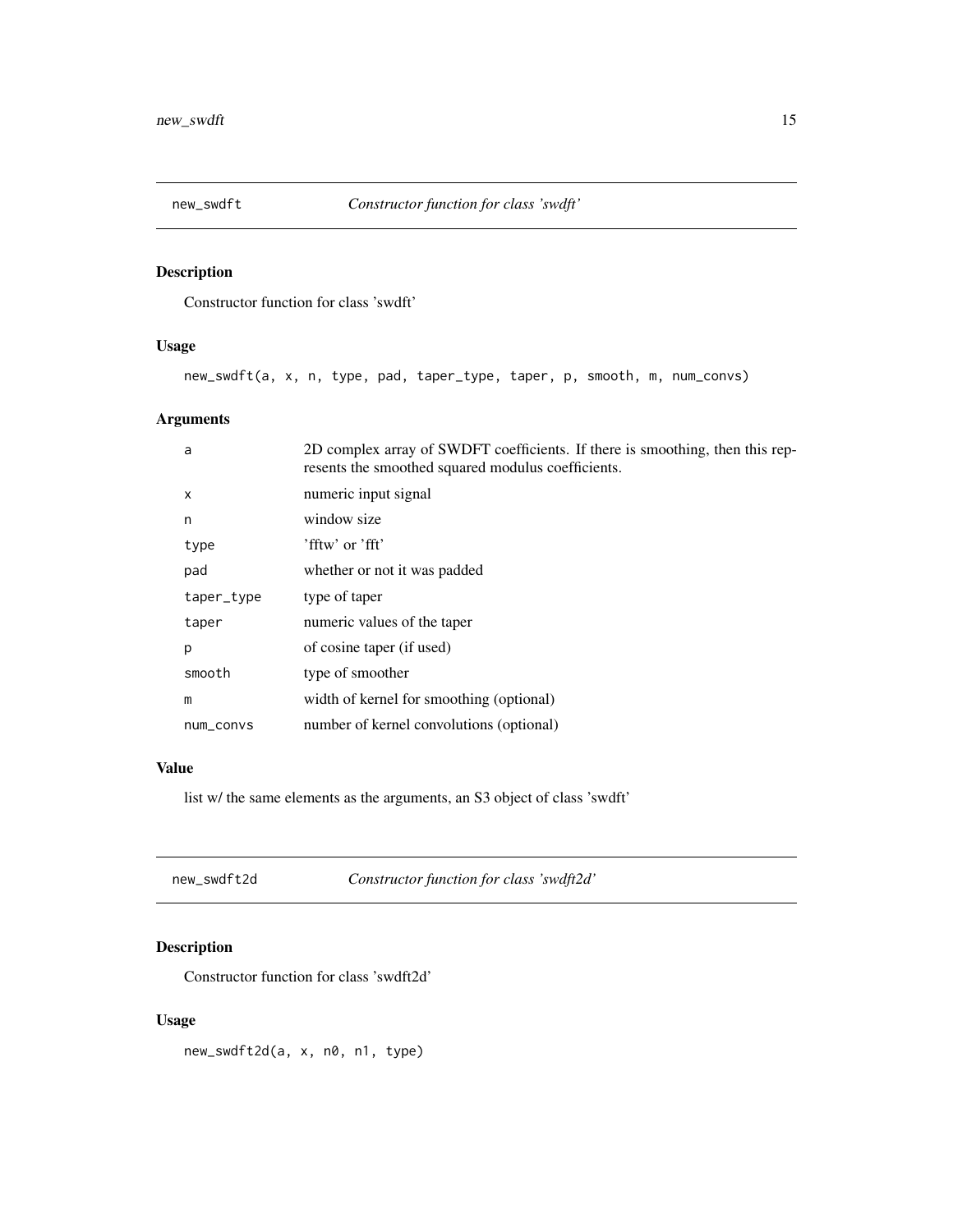<span id="page-15-0"></span>

| a    | 4D complex-valued array of 2D SWDFT coefficients                                                                              |
|------|-------------------------------------------------------------------------------------------------------------------------------|
| X    | 2D real or complex valued signal                                                                                              |
| n0   | window size in row direction                                                                                                  |
| n1   | window size in column direction                                                                                               |
| type | algorithm to implement. defaults to "fftw", other option 'fft' for R's base FFT<br>function. R's base fft function is used if |

# Value

S3 object w/ the same elements as arguments to this constructor function

new\_swdft3d *Constructor function for class 'swdft3d'*

# Description

Constructor function for class 'swdft3d'

# Usage

new\_swdft3d(a, x, n0, n1, n2, type)

# Arguments

| a              | 4D complex-valued array of 2D SWDFT coefficients |
|----------------|--------------------------------------------------|
| $\mathsf{x}$   | 3D real or complex-valued array                  |
| n0             | window size in dimension 0                       |
| n1             | window size in dimension 1                       |
| n <sub>2</sub> | window size in dimension 2                       |
| type           | defaults to 'base', which is the only option     |

# Value

S3 object w/ the same elements as arguments to this constructor function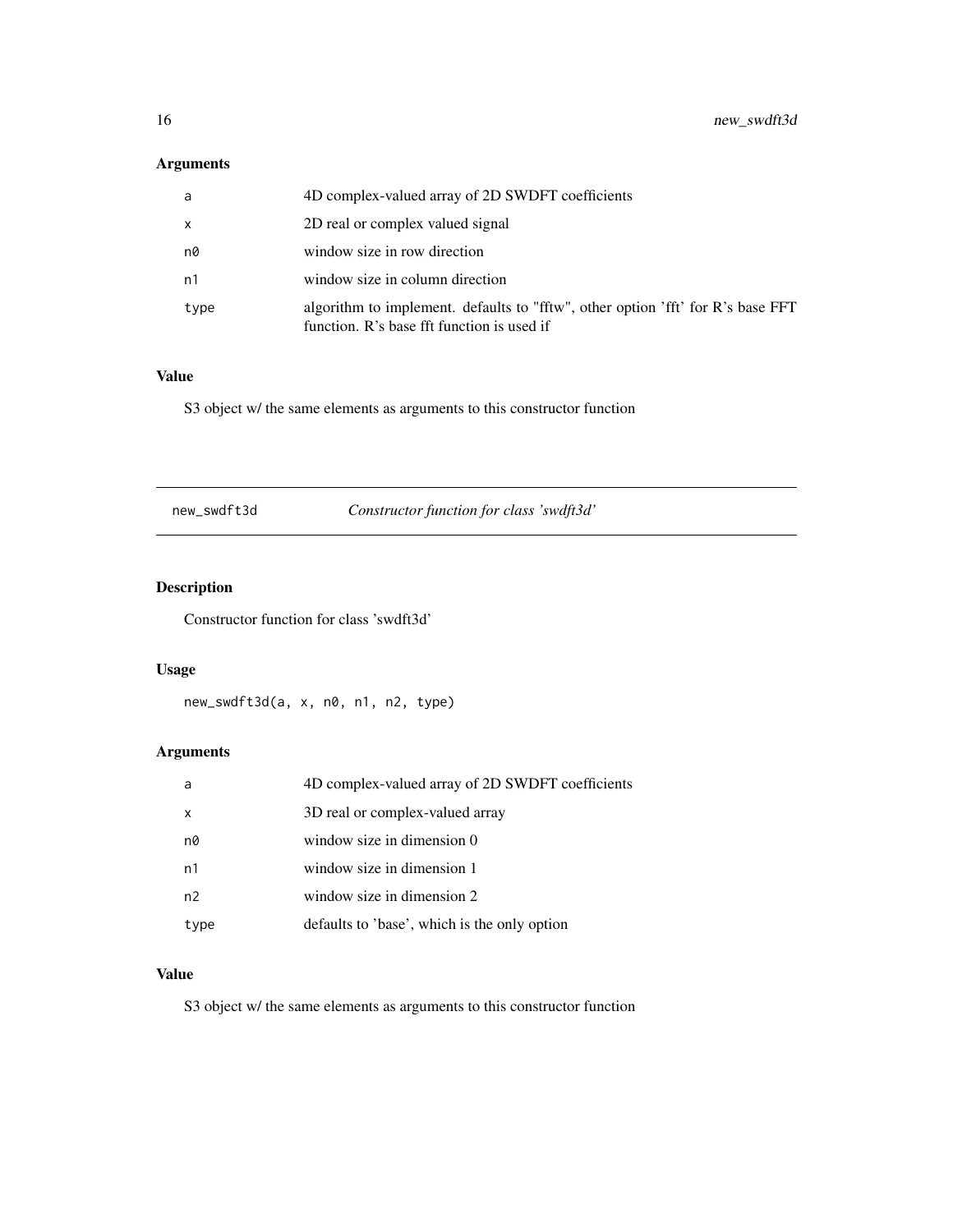<span id="page-16-0"></span>new\_swdft\_cosreg *Constructor function for class swdft\_mod*

# Description

Constructor function for class swdft\_mod

#### Usage

new\_swdft\_cosreg(coefficients, fitted, residuals, data)

#### Arguments

| coefficients | matrix of coefficients for cosine regression model |
|--------------|----------------------------------------------------|
| fitted       | fitted values of cosine regression model           |
| residuals    | residuals of cosine regression model               |
| data         | original signal used to fit cosine regression      |

#### Value

list with the following elements

- coefficients. A matrix of parameters, the three columns are: 1. amplitude 2. phase, and 3. frequency. There is only more that one row used when multiple frequencies are fit sequentially.
- fitted. fitted values of cosine regression model
- residuals. residuals of cosine regression model
- data. original signal used to fit cosine regression

new\_swdft\_demod *Constructor function for class 'swdft\_demod'*

#### Description

Constructor function for class 'swdft\_demod'

#### Usage

```
new_swdft_demod(x, f0, A_t, Phi_t, fitted, y, y_smooth, smooth, order,
 passfreq)
```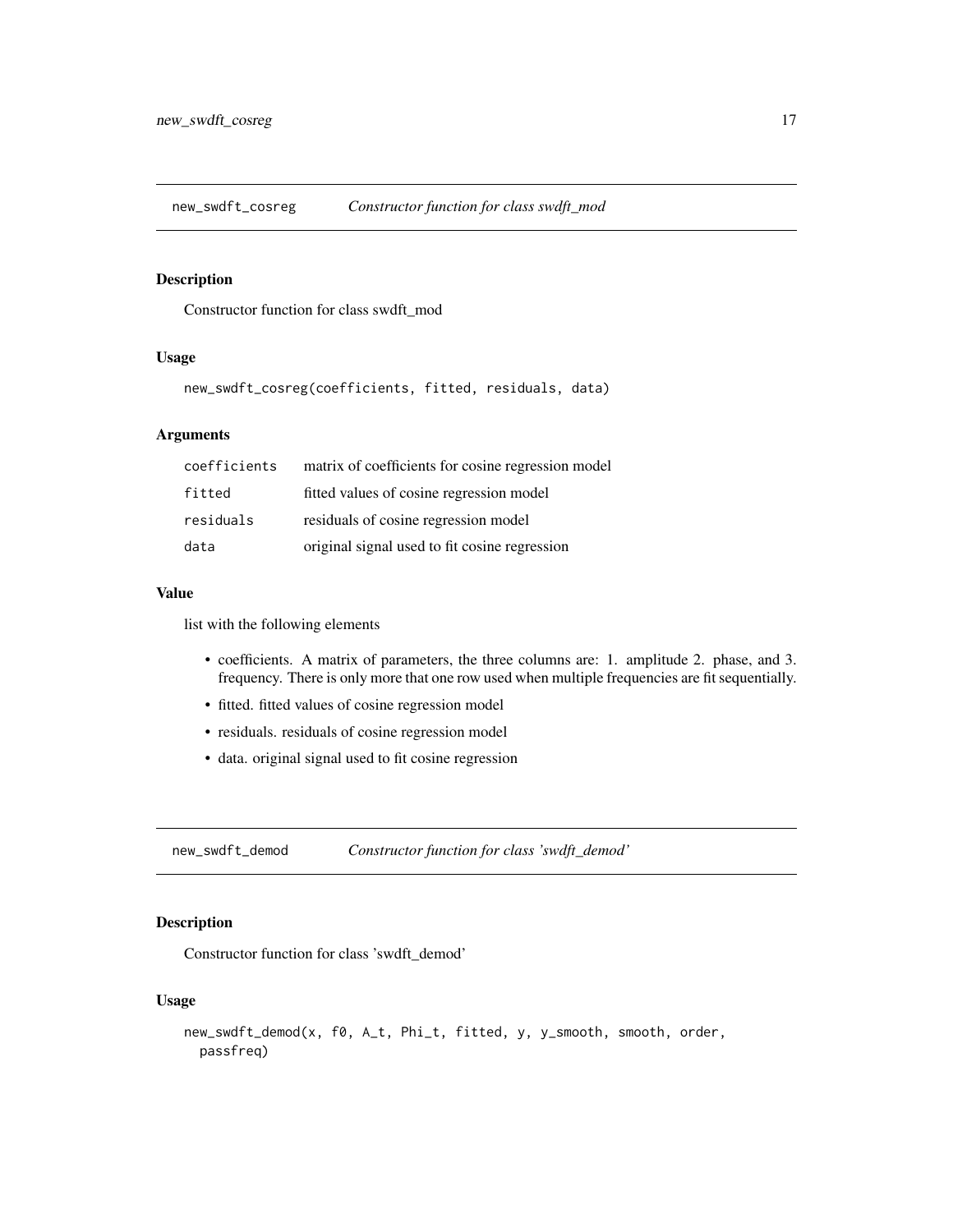<span id="page-17-0"></span>

| X        | numeric vector                                                                                             |
|----------|------------------------------------------------------------------------------------------------------------|
| f0       | numeric scalar. Frequency to demodulate                                                                    |
| $A_t$    | extracted amplitude from y smooth                                                                          |
| Phi_t    | extracted phase from y smooth                                                                              |
| fitted   | fitted values                                                                                              |
| У        | non-smoothed demodulated signal                                                                            |
| y_smooth | smoothed demodulated signal                                                                                |
| smooth   | character. Type of smoothing to use, accepts either 'ma', 'double_ma', or 'but-<br>terworth' (the default) |
| order    | moving average parameter if 'smooth' argument equals 'ma' or 'double_ma'.<br>Defaults to 5                 |
| passfreg | numeric frequency used as the passfreq in the low-pass filter                                              |

#### Value

list with the following elements

- coefficients. A matrix of parameters, the three columns are: 1. amplitude 2. phase, and 3. frequency. There is only more that one row used when multiple frequencies are fit sequentially.
- fitted. fitted values of cosine regression model
- residuals. residuals of cosine regression model
- data. original signal used to fit cosine regression
- list with the filter used ('smooth') and parameters ('order' for 'ma' or 'double\_ma', 'passfreq' for butterworth)
- list w/ the demodulated signal, and smoothed demodulated signal

new\_swdft\_local\_cosreg

*Constructor function for class 'swdft\_local\_cosreg'*

# **Description**

Constructor function for class 'swdft\_local\_cosreg'

### Usage

```
new_swdft_local_cosreg(coefficients, fitted, residuals, data,
 window_params)
```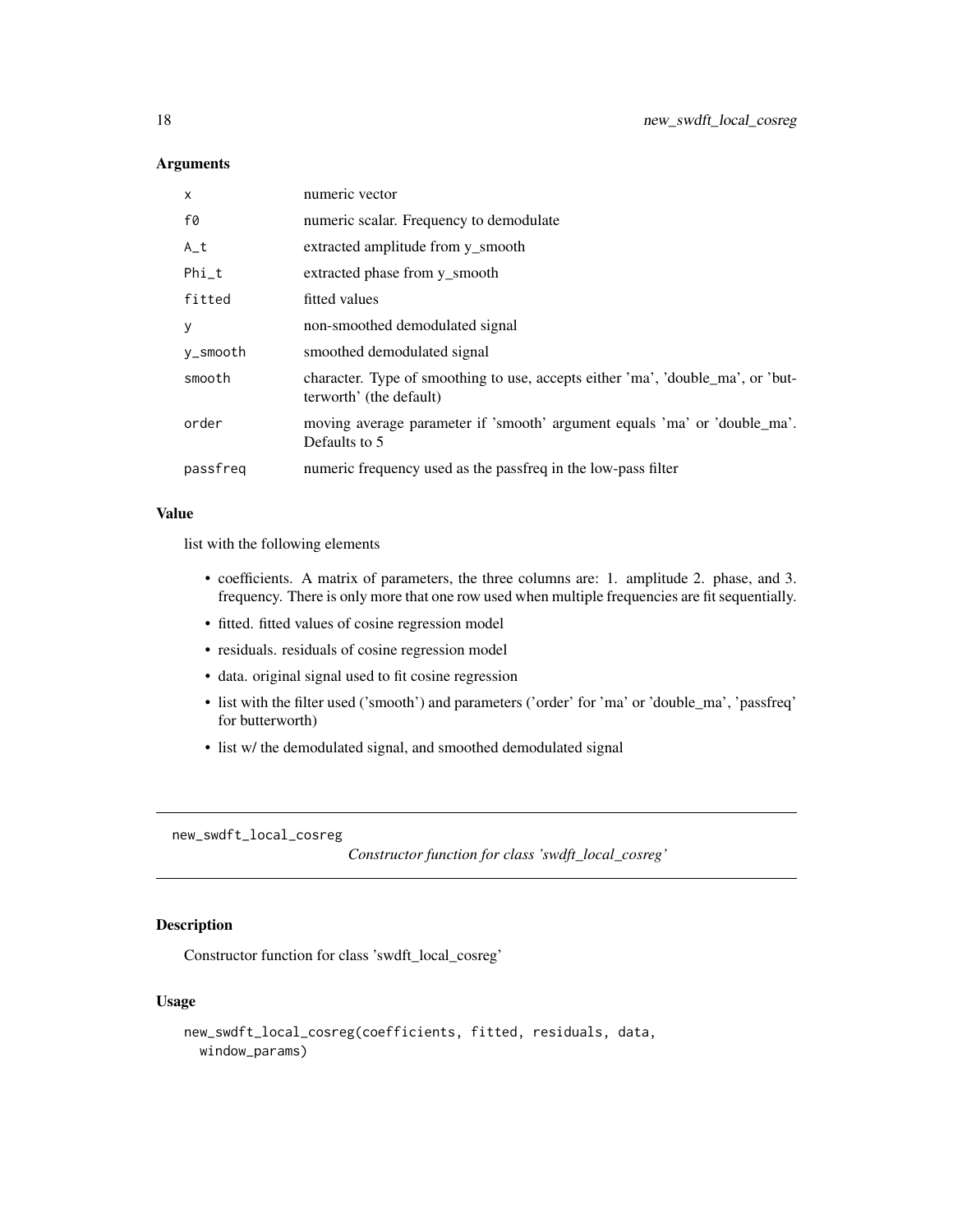<span id="page-18-0"></span>

| coefficients  | matrix of coefficients for cosine regression model     |
|---------------|--------------------------------------------------------|
| fitted        | fitted values of cosine regression model               |
| residuals     | residuals of cosine regression model                   |
| data          | original signal used to fit cosine regression          |
| window_params | data frame of fitted coefficients for each window size |

#### Value

list with the following elements

- coefficients. A matrix of parameters, the three columns are: 1. amplitude 2. phase, and 3. frequency. There is only more that one row used when multiple frequencies are fit sequentially.
- fitted. fitted values of cosine regression model
- residuals. residuals of cosine regression model
- data. original signal used to fit cosine regression
- window\_params. data frame of fitted coefficients for each window size

new\_swdft\_matching\_demod

*Constructor function for class 'swdft\_matching\_demod'*

#### Description

Constructor function for class 'swdft\_matching\_demod'

#### Usage

```
new_swdft_matching_demod(x, n, fitted, thresh, max_cycles, smooth, order,
  passfreqs, maxvals, freqs, khats, amps, phases, demods, cycle, resids,
  fits, return_rows)
```

| $\mathsf{x}$ | numeric. Signal to demodulate                                                                              |
|--------------|------------------------------------------------------------------------------------------------------------|
| n            | integer. Window size for SWDFT                                                                             |
| fitted       | fitted values                                                                                              |
| thresh       | numeric. Threshold to determine whether to continue demodulating                                           |
| max_cycles   | maximum number of demodulation cycles                                                                      |
| smooth       | character. Type of smoothing to use, accepts either 'ma', 'double_ma', or 'but-<br>terworth' (the default) |
| order        | moving average parameter if 'smooth' argument equals 'ma' or 'double_ma'.<br>Defaults to 5                 |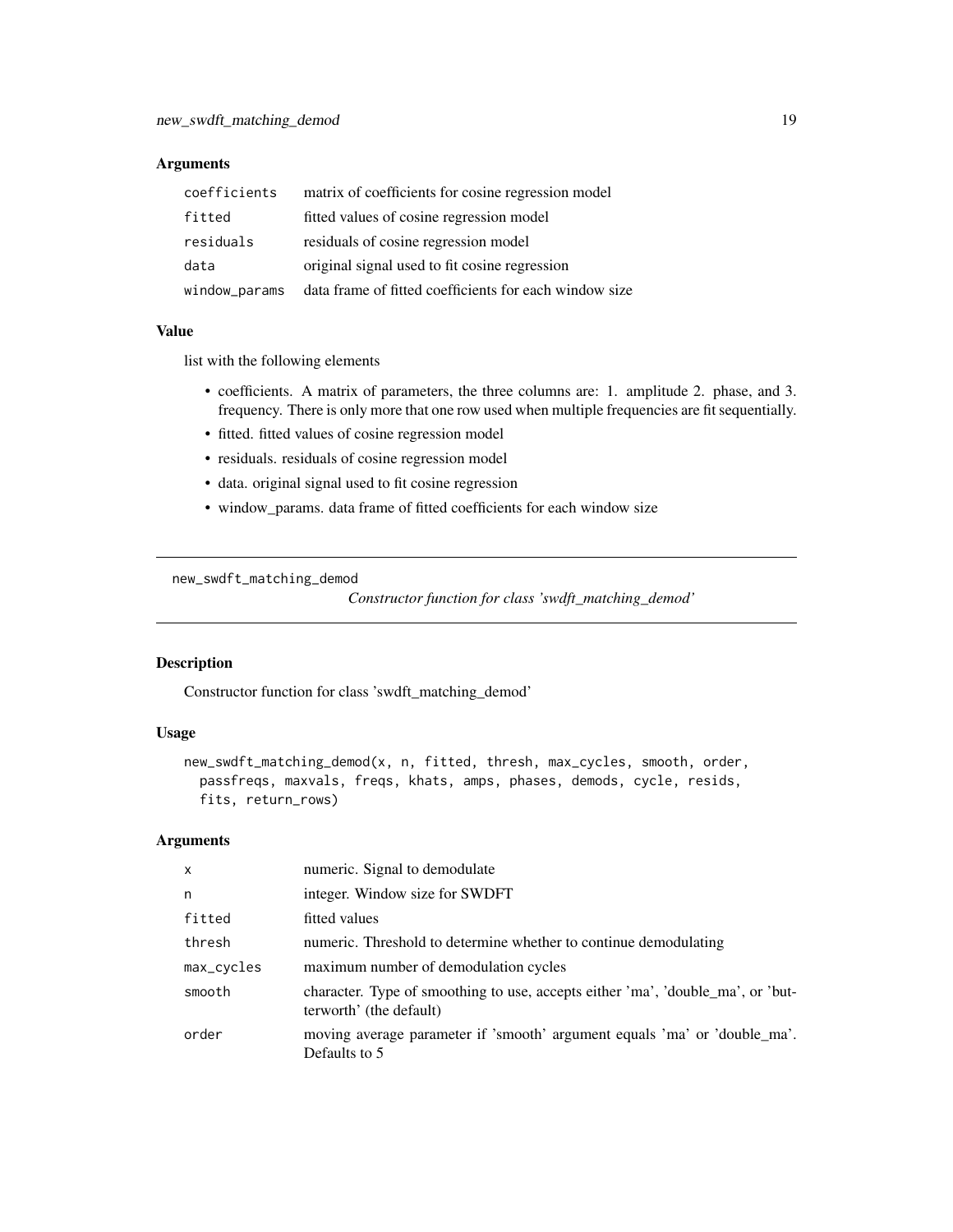<span id="page-19-0"></span>

| passfregs   | pass frequency used in each iteration                                         |
|-------------|-------------------------------------------------------------------------------|
| maxvals     | Maximum SWDFT coefficient for each iteration                                  |
| fregs       | Frequencies used in each iteration                                            |
| khats       | Integer version of frequency.                                                 |
| amps        | Instantaneous amplitude for each iteration                                    |
| phases      | Instantaneous phase for each iteration                                        |
| demods      | List of demodulated signal and smoothed demodulated signal for each iteration |
| cycle       | Number of cycles used                                                         |
| resids      | Residuals for each iteration                                                  |
| fits        | Fitted values for each iteration                                              |
| return_rows | Logical vector indicating which iterations occurred. Used for subsetting.     |

#### Value

list with the following elements

- coefficients. coefficients from the R local signals with time-varying amplitude and phase model.
- fitted. fitted values of cosine regression model
- residuals. residuals of cosine regression model
- data. original signal used to fit cosine regression
- smooth. list with the filter used ('smooth') and parameters ('order' for 'ma' or 'double\_ma', 'passfreq' for butterworth)
- demod. list w/ the demodulated signal, and smoothed demodulated signal
- thresh. Threshold used.
- iterations. List of fits, residuals, and maximum values for each iteration

plot.swdft *Plot method for 'swdft' object*

#### Description

Plot method for 'swdft' object

#### Usage

```
## S3 method for class 'swdft'
plot(x, freq_type = "cycles", fs = NULL,hertz_range = NULL, take_log = FALSE, log_thresh = 1e-05,
 use_fields = TRUE, scale_shrink = 0.9, zlim = NULL,
 xlab = "Window Position", ylab = "Frequency (Cycles/Window)",
  title = "SWDFT", cex\_main = 1, cex\_lab = 1, cex\_axis = 1,
 xaxis_subset = NULL, custom_xaxis = NULL, custom_yaxis = NULL,
 col = "grayscale", display = TRUE, ...)
```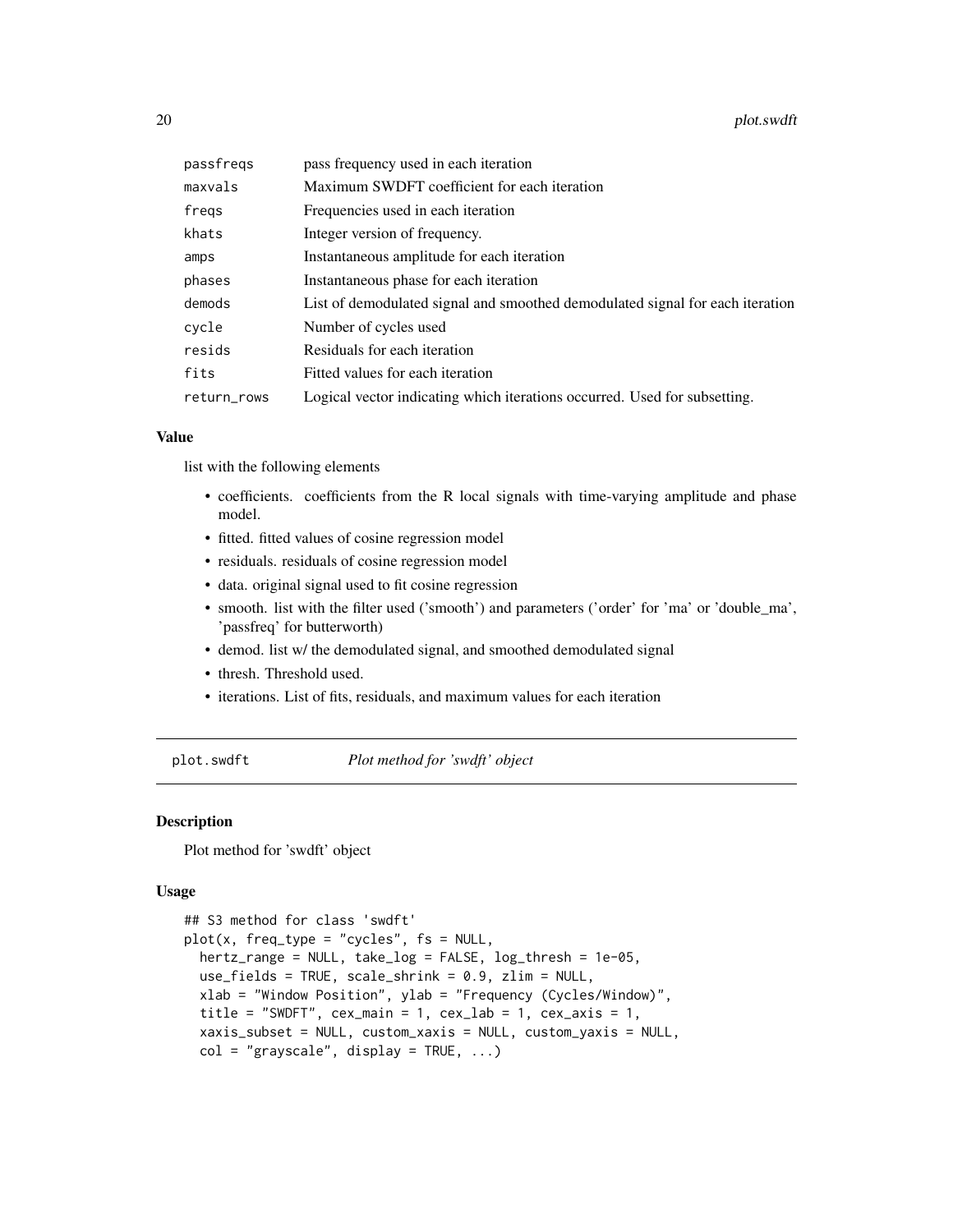<span id="page-20-0"></span>

| x            | Object of class 'swdft'. If x\$a is complex-valued, it is converted to the squared<br>modulus. If x\$a is real-valued, then we assume that it represents the squared                                  |
|--------------|-------------------------------------------------------------------------------------------------------------------------------------------------------------------------------------------------------|
| freq_type    | Specify how to display the frequency axis. Either 'cycles' (default), 'fraction',<br>or 'hertz'                                                                                                       |
| fs           | sample rate. Used if freq_type='hertz'                                                                                                                                                                |
| hertz_range  | integer vector, given by (low, high). Specifies the range of hertz to display and<br>is only used when freq_type='hertz'                                                                              |
| take_log     | logical. Whether to take the log before plotting                                                                                                                                                      |
| log_thresh   | numeric. Threshold for smallest possible value. Defaults to .000001, and is used<br>to keep plots from displaying of $\sim$ -40.                                                                      |
| use_fields   | logical. Determines whether we use image.plot from the fields package, or 'im-<br>age' from the graphics package. The advantage of image plot is that we get a<br>color scale, so the default is TRUE |
| scale_shrink | Proportion between 0 and 1 to shrink the scale                                                                                                                                                        |
| zlim         | Custom z range                                                                                                                                                                                        |
| xlab         | Custom x-label                                                                                                                                                                                        |
| ylab         | Custom y-label                                                                                                                                                                                        |
| title        | Custom title                                                                                                                                                                                          |
| cex_main     | how large to make the title                                                                                                                                                                           |
| cex_lab      | how large to make the labels                                                                                                                                                                          |
| cex_axis     | how large to make the axis labels                                                                                                                                                                     |
| xaxis_subset | subset of x-axis (time / window position) for plotting                                                                                                                                                |
| custom_xaxis | Defaults to NULL. Otherwise, used to change the x-axis                                                                                                                                                |
| custom_yaxis | Defaults to NULL. Otherwise, used to change the y-axis                                                                                                                                                |
| col          | defaults to grayscale, can also be 'tim.colors' from fields package                                                                                                                                   |
| display      | logical. Defaults to TRUE, only used for testing purposes, so it should always<br>be TRUE.                                                                                                            |
| .            | optional arguments to match the plot generic function                                                                                                                                                 |

plot.swdft\_mod *Plot method for swdft\_mod object*

# Description

Plot method for swdft\_mod object

# Usage

```
## S3 method for class 'swdft_mod'
plot(x, y = NULL, ...)
```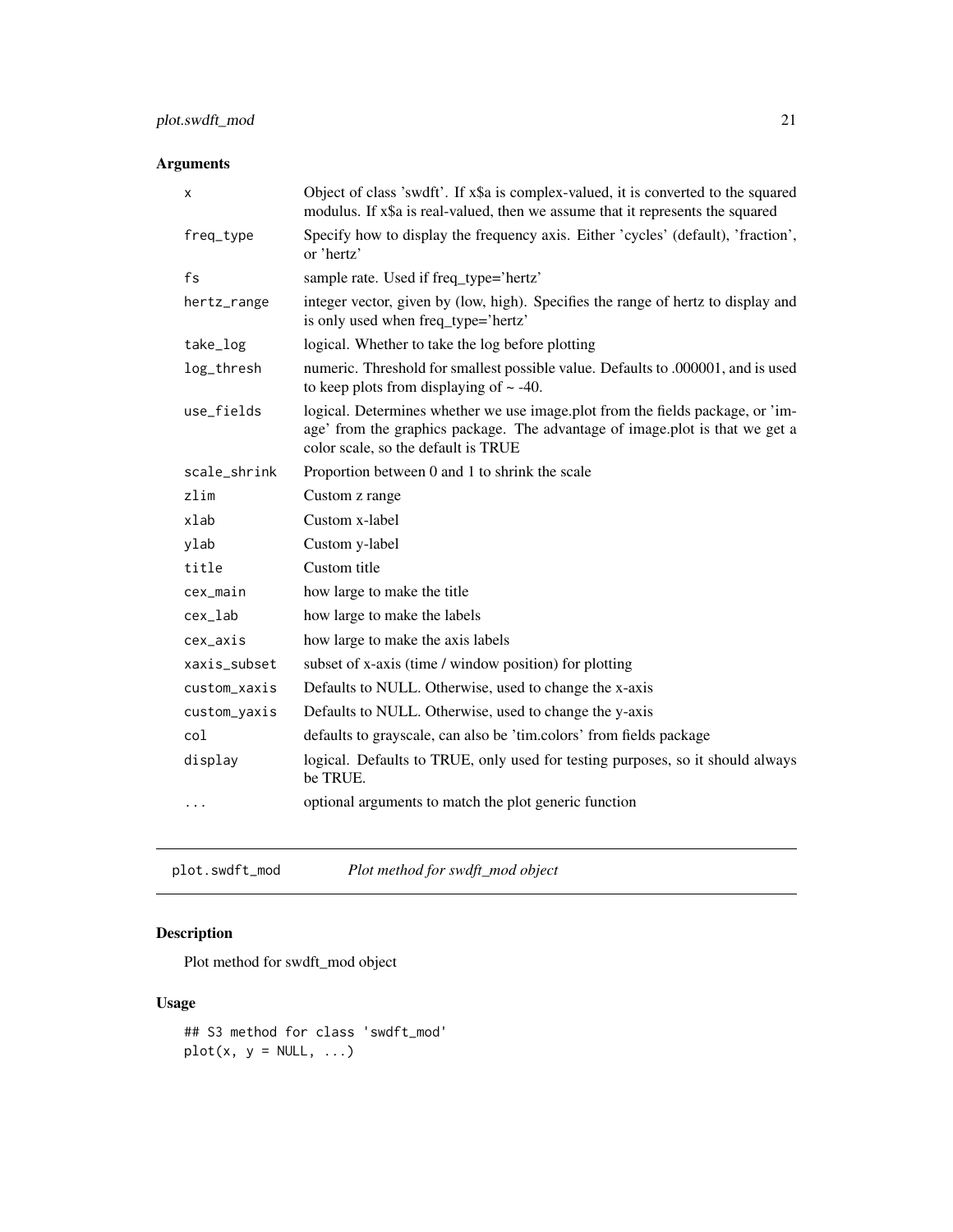<span id="page-21-0"></span>

|                         | A swdft cosreg object                                 |
|-------------------------|-------------------------------------------------------|
|                         | not used, but required by plot generic function       |
| $\cdot$ $\cdot$ $\cdot$ | optional arguments to match the plot generic function |

prou *The principal nth root of unity*

# Description

The principal nth root of unity

#### Usage

prou(n)

#### Arguments

n integer root

#### Value

complex number

residuals.swdft\_mod *Residuals method for swdft\_cosreg objects*

# Description

Residuals method for swdft\_cosreg objects

# Usage

```
## S3 method for class 'swdft_mod'
residuals(object, ...)
```

| object   | A swdft_cosreg object                        |
|----------|----------------------------------------------|
| $\cdots$ | optional arguments to match generic function |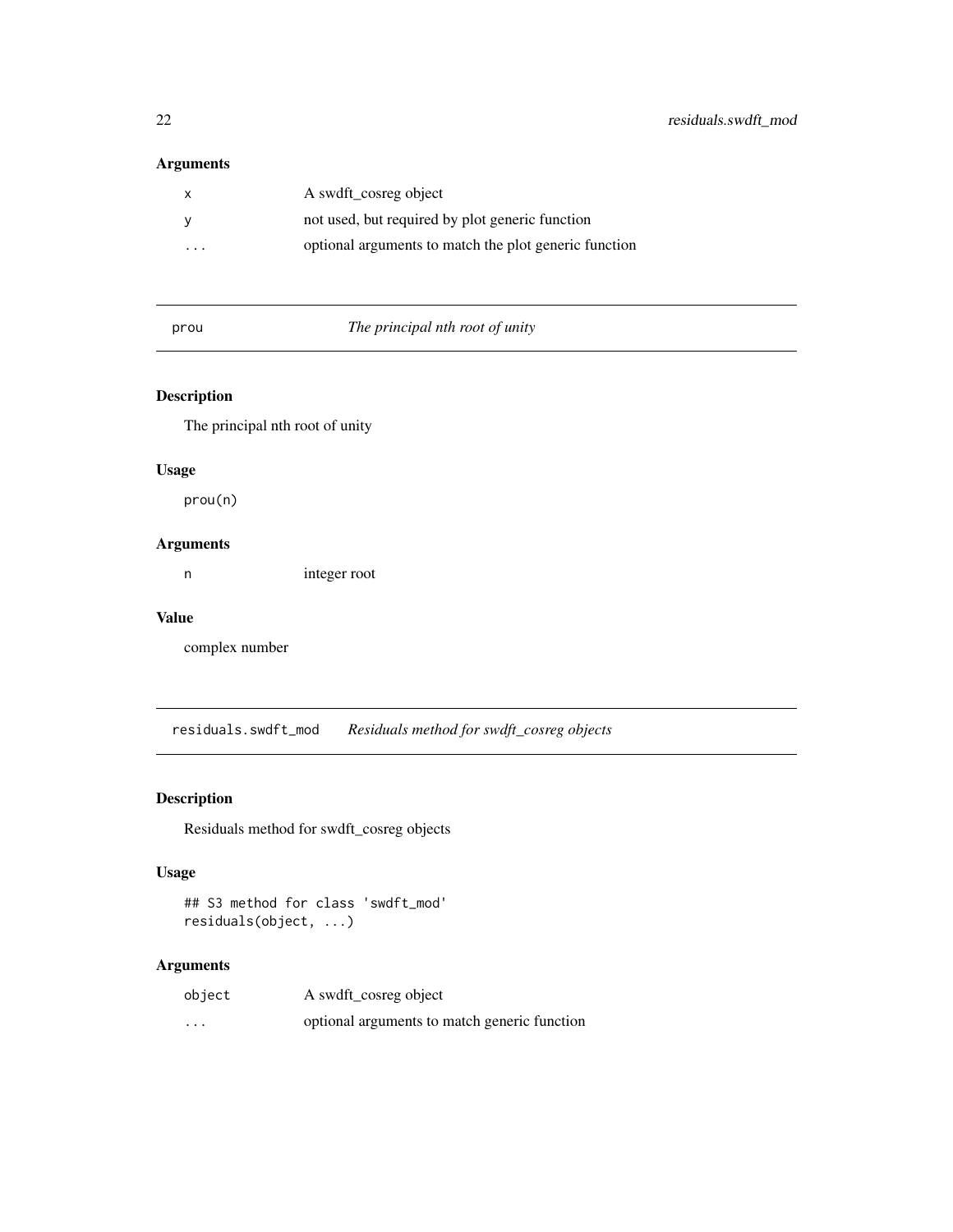<span id="page-22-0"></span>

Sine signal with adjustable parameters

#### Usage

sine(N,  $A = 1$ ,  $Fr = 1$ , phase = 0)

# Arguments

| N     | length signal                                    |
|-------|--------------------------------------------------|
| A     | Amplitude                                        |
| Fr    | Frequency: Number of cycles in a length N period |
| phase | phase                                            |

# Value

numeric vector with sine

| smooth_pgram | Smooth SWDFT coefficients with a convolution |
|--------------|----------------------------------------------|
|              |                                              |

# Description

Smooth SWDFT coefficients with a convolution

#### Usage

```
smooth_pgram(a, fft_weight = NULL)
```
# Arguments

| a          | real-valued length n periodogram                       |
|------------|--------------------------------------------------------|
| fft_weight | optionally specify the pre-computed FFT of the weights |

# Value

smoothed coefficients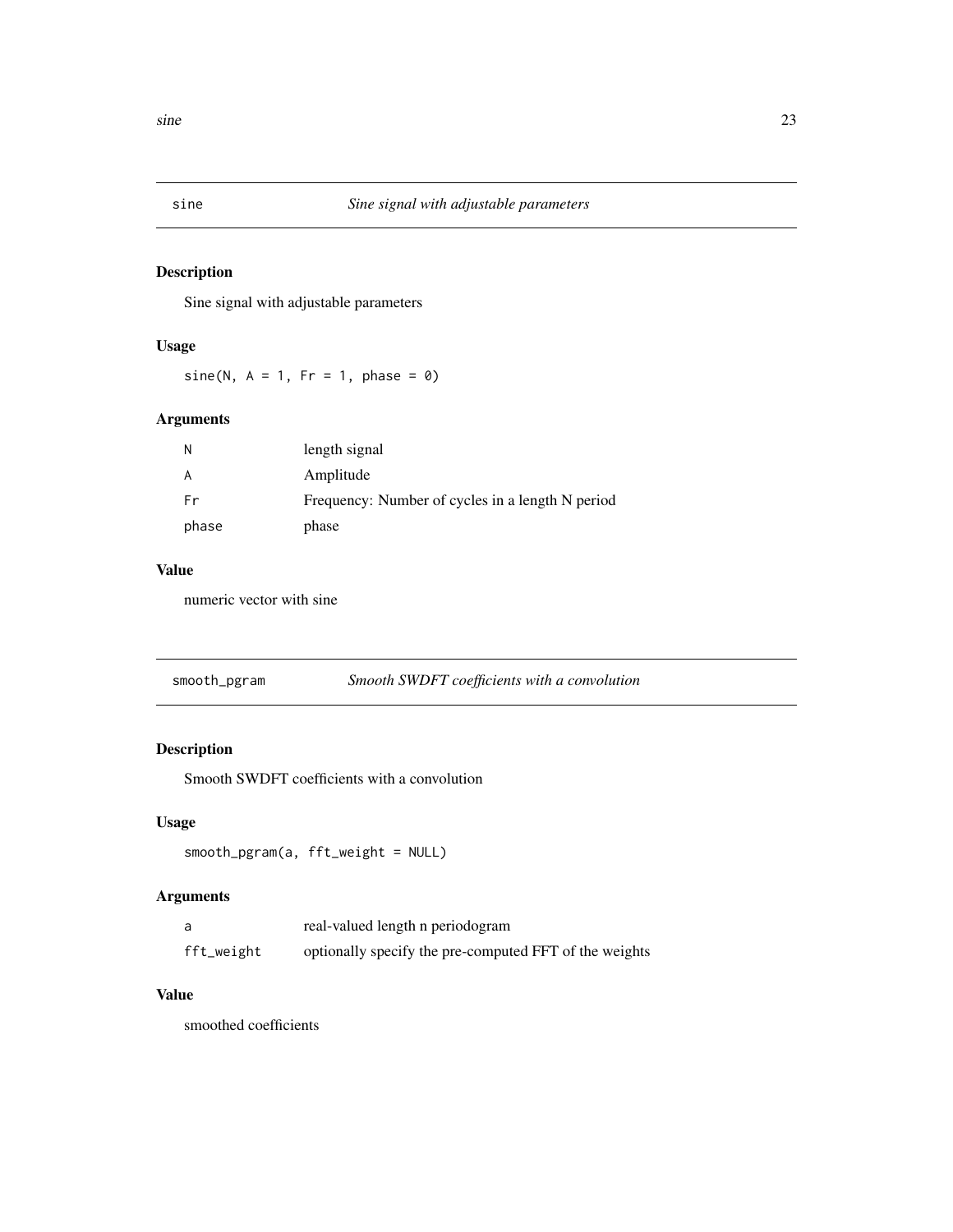<span id="page-23-0"></span>

Smooth the SWDFT coefficients

#### Usage

```
smooth_swdft(a, ktype = "daniell", m = 2, num_convs = 1)
```
# Arguments

| a         | real or complex-valued swdft. If real-valued, then we assume it's the squared |
|-----------|-------------------------------------------------------------------------------|
|           | modules already. If it's complex valued, we convert to the squared modulus.   |
| ktype     | either 'daniell' or 'modified.daniell'                                        |
| m         | kernel width from stats:: kernel                                              |
| num convs | num convs from stats:: kernel                                                 |

#### Value

Smooth squared modulues SWDFT coefficients

|--|

#### Description

Sliding Window Discrete Fourier Transform

#### Usage

```
swdft(x, n, type = "fftw", pad = TRUE, taper_type = "none",
 p = 0.1, smooth = "none", m = 2, num_convs = 1)
```

| $\mathsf{x}$ | real or complex vector                                                                                                        |
|--------------|-------------------------------------------------------------------------------------------------------------------------------|
| n            | integer window size.                                                                                                          |
| type         | algorithm to implement. defaults to "fftw", other option 'fft' for R's base FFT<br>function. R's base fft function is used if |
| pad          | optionally zero-pad the array to that the output array has the same dimension as<br>the original time-series                  |
| taper_type   | type of taper for each window position. defaults to 'none', can also be 'cosine'.                                             |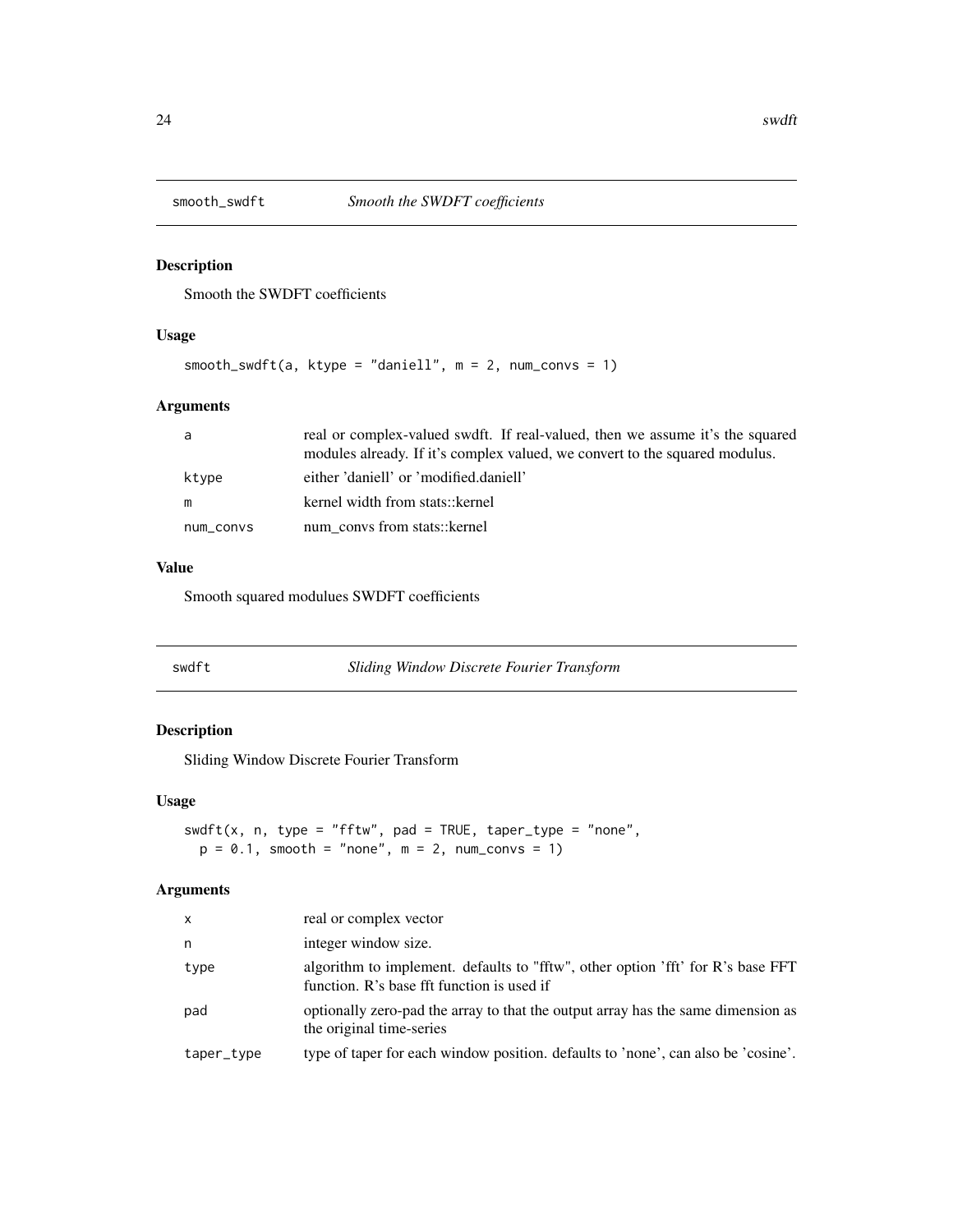#### <span id="page-24-0"></span>swdft2d 25

| p         | Proportion to be tapered at each end of the series. Argument copied from the<br>spec.taper function in the default stats package. Defaults to .1.                                                       |
|-----------|---------------------------------------------------------------------------------------------------------------------------------------------------------------------------------------------------------|
| smooth    | Type of smoother. Defaults to 'none', can also be 'daniell' or 'modified daniell'.<br>If smooth is 'none', then the SWDFT returns the smoothed squared modulus<br>coefficients, not the complex numbers |
| m         | width of kernel. Defaults to 2                                                                                                                                                                          |
| num_convs | Number of times to convolve the kernel. Defaults to 1                                                                                                                                                   |

# Value

An S3 'swdft' object. See ?new\_swdft for details.

#### Examples

```
x \le - rnorm(n = 20)a \leftarrow \text{swdft}(x, n = 2^3)
```

|  | TDW. |
|--|------|
|--|------|

#### 2D Sliding Window Discrete Fourier Transform

# Description

2D Sliding Window Discrete Fourier Transform

# Usage

 $swdft2d(x, n0, n1, type = "fftw")$ 

# Arguments

| $\mathsf{x}$ | 2D input signal                                                                                                                                                     |
|--------------|---------------------------------------------------------------------------------------------------------------------------------------------------------------------|
| n0           | window size in row direction                                                                                                                                        |
| n1           | window size in column direction                                                                                                                                     |
| type         | algorithm to implement. defaults to "fftw", other option 'fft' for R's base FFT<br>function. R's base fft function is used if 'fftwtools' library is not installed. |

#### Value

An S3 'swdft2d' object. See ?new\_swdft for details.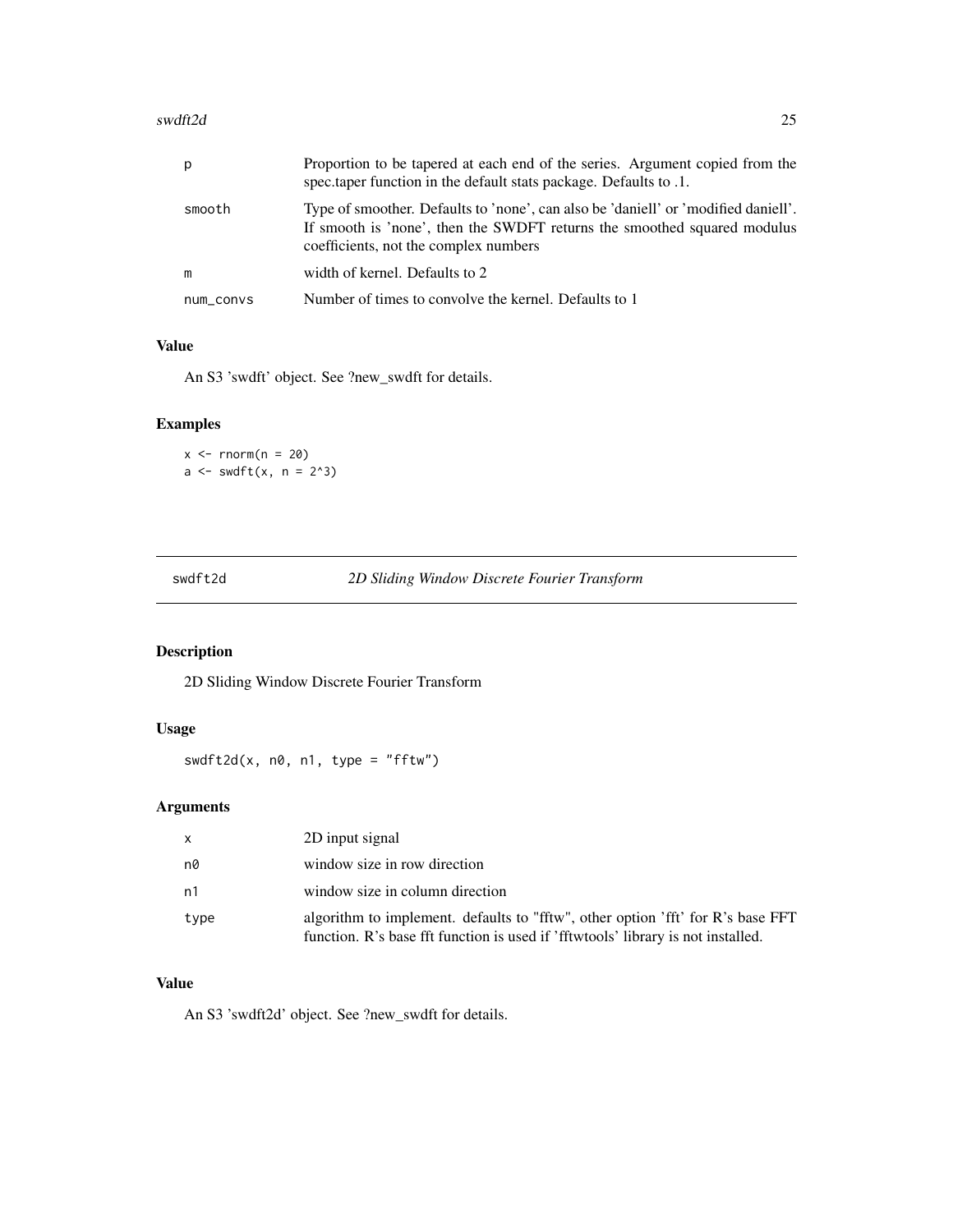<span id="page-25-0"></span>

2D Sliding Window Discrete Fourier Transform using base R

# Usage

swdft2d\_fft(x, n0, n1)

# Arguments

| $\mathbf{x}$ | 2D input signal                 |
|--------------|---------------------------------|
| n0           | window size in row direction    |
| n1           | window size in column direction |

| swdft2d_fftw | 2D Sliding Window Discrete Fourier Transform using fftw |
|--------------|---------------------------------------------------------|
|              |                                                         |

# Description

2D Sliding Window Discrete Fourier Transform using fftw

#### Usage

swdft2d\_fftw(x, n0, n1)

| x  | 2D input signal                 |
|----|---------------------------------|
| nØ | window size in row direction    |
| n1 | window size in column direction |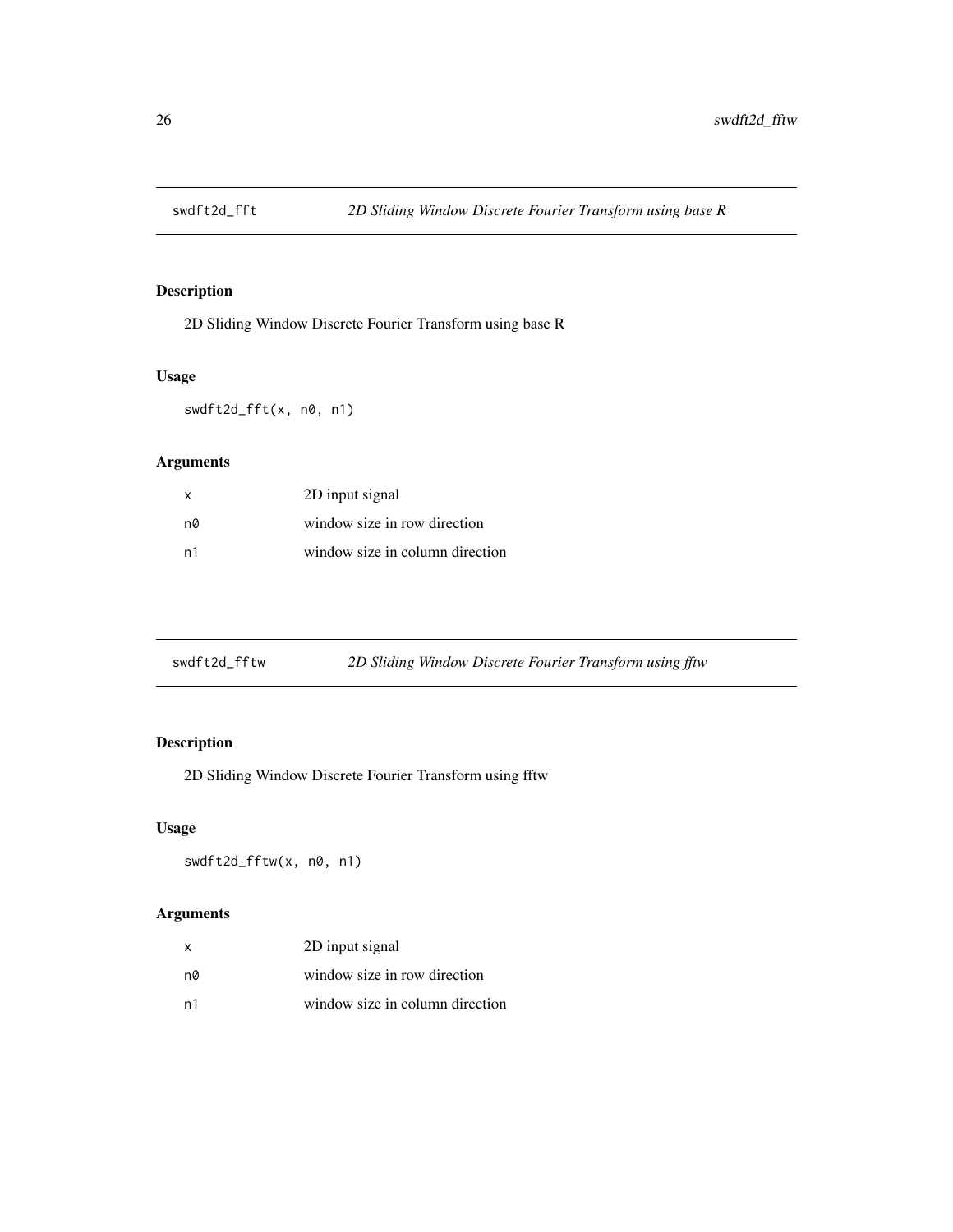<span id="page-26-0"></span>

3D Sliding Window Discrete Fourier Transform

#### Usage

 $swdft3d(x, n0, n1, n2, type = "base")$ 

#### Arguments

| X    | 3D real or complex-valued array              |
|------|----------------------------------------------|
| n0   | window size in dimension 0                   |
| n1   | window size in dimension 1                   |
| n2   | window size in dimension 2                   |
| type | defaults to 'base', which is the only option |

#### Value

An S3 'swdft3d' object. See ?new\_swdft for details.

swdft\_base\_3d *3D SWDFT using base R*

# Description

3D SWDFT using base R

#### Usage

```
swdft_base_3d(x, n0, n1, n2)
```

| x  | 3D real or complex-valued array |
|----|---------------------------------|
| nØ | window size in dimension 0      |
| n1 | window size in dimension 1      |
| n2 | window size in dimension 2      |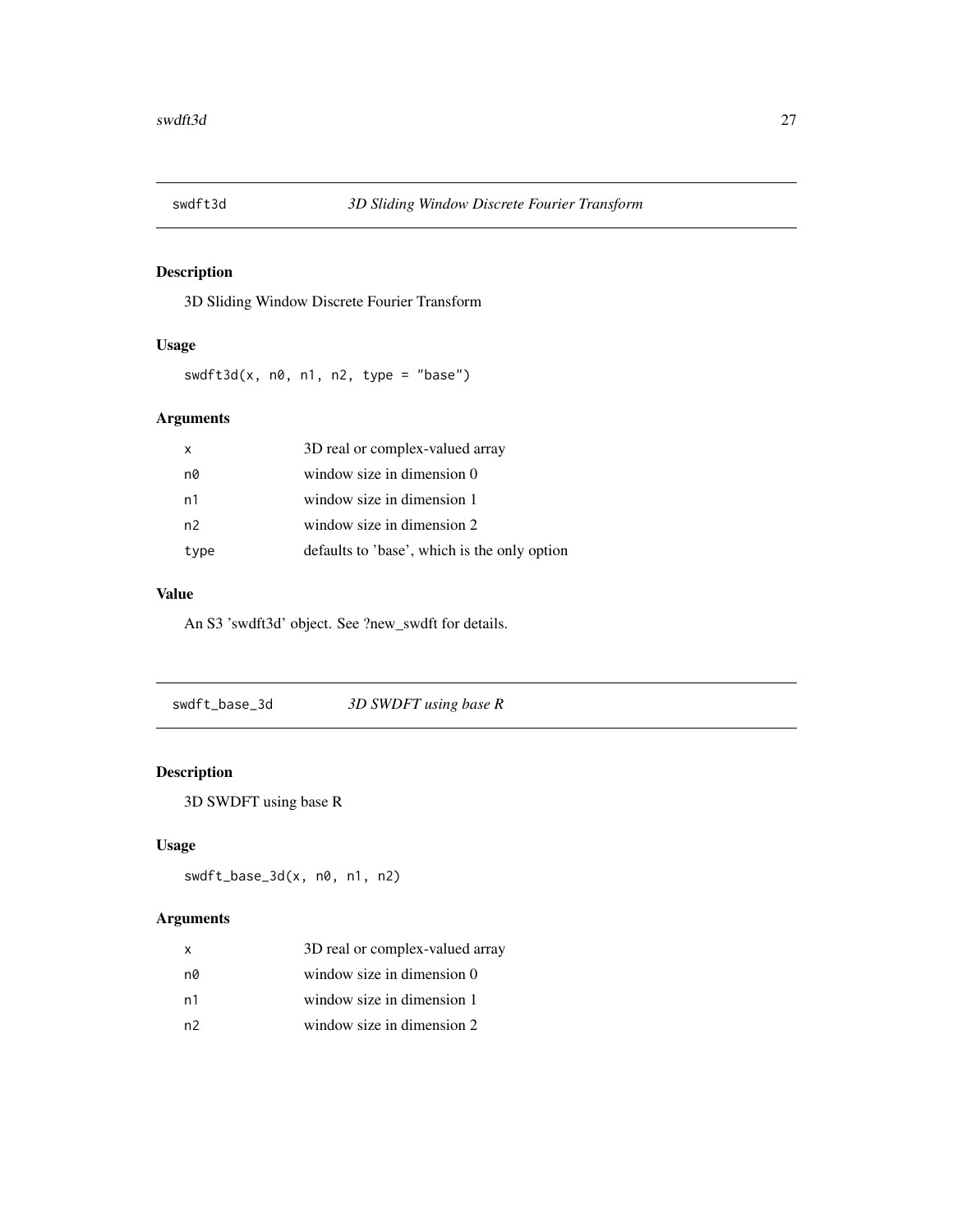<span id="page-27-0"></span>

Sliding Window Discrete Fourier Transform with base R

#### Usage

swdft\_fft(x, n, taper)

#### Arguments

|       | real or complex vector                                                      |
|-------|-----------------------------------------------------------------------------|
| n     | integer window size.                                                        |
| taper | length n vector to multiply against the input data for each window position |

# Value

 $n \times P$  array, where  $P = \text{length}(x) - n + 1$ 

| swdft_fftw | Sliding Window Discrete Fourier Transform using fftw |  |
|------------|------------------------------------------------------|--|
|            |                                                      |  |

#### Description

Sliding Window Discrete Fourier Transform using fftw

### Usage

swdft\_fftw(x, n, taper)

# Arguments

|       | real or complex vector                                                      |
|-------|-----------------------------------------------------------------------------|
|       | integer window size.                                                        |
| taper | length n vector to multiply against the input data for each window position |

# Value

 $n \times P$  array, where  $P = \text{length}(x) - n + 1$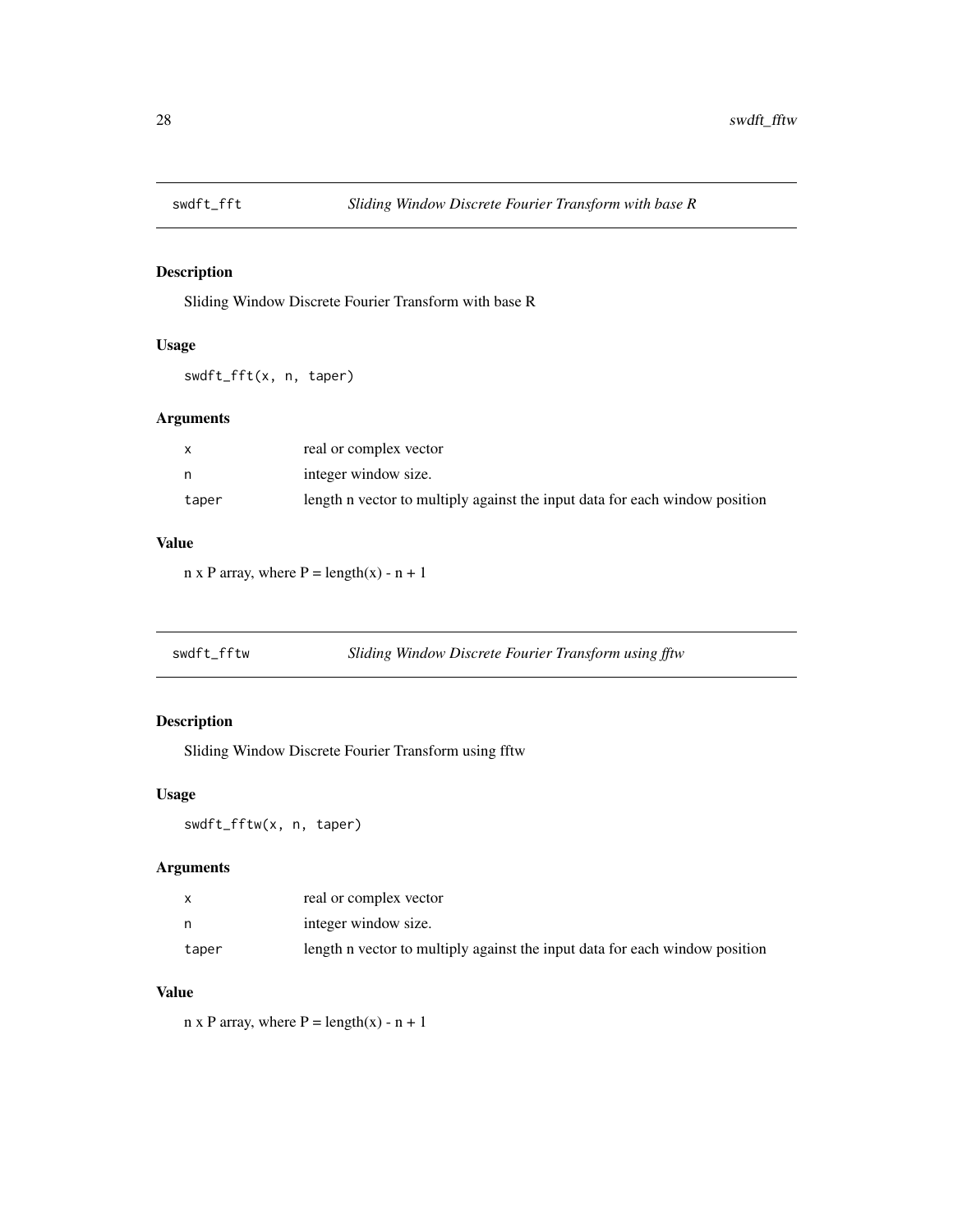<span id="page-28-0"></span>

Convert the SWDFT to proportions of frequency

#### Usage

swdft\_to\_props(a)

#### Arguments

a swdft

| unwrap_phase | <i>Phase unwrapping</i> |
|--------------|-------------------------|
|              |                         |

# Description

Phase unwrapping

#### Usage

unwrap\_phase(p)

#### Arguments

p vector of phases fit by demodulation